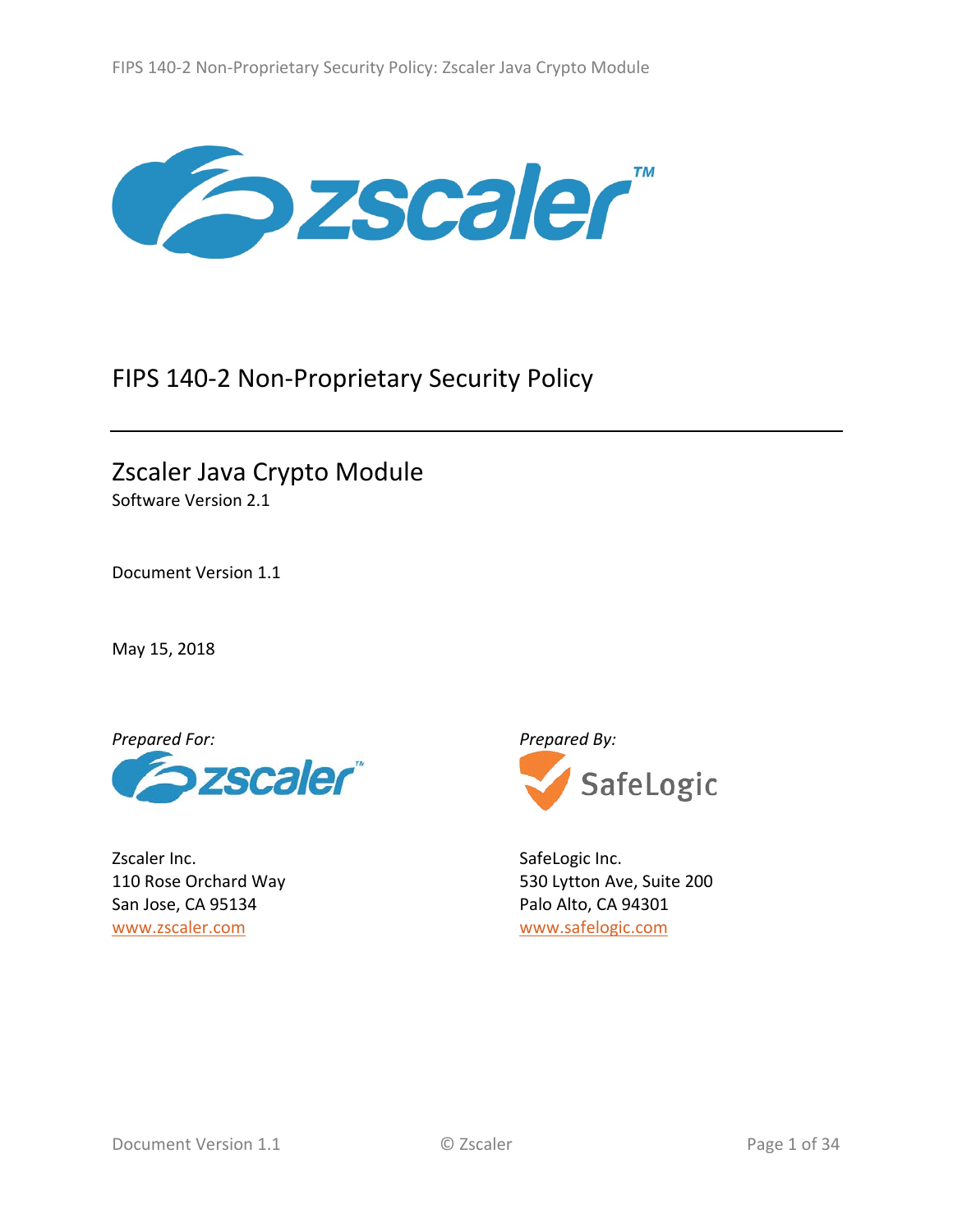# **Abstract**

This document provides a non-proprietary FIPS 140-2 Security Policy for the Zscaler Java Crypto Module.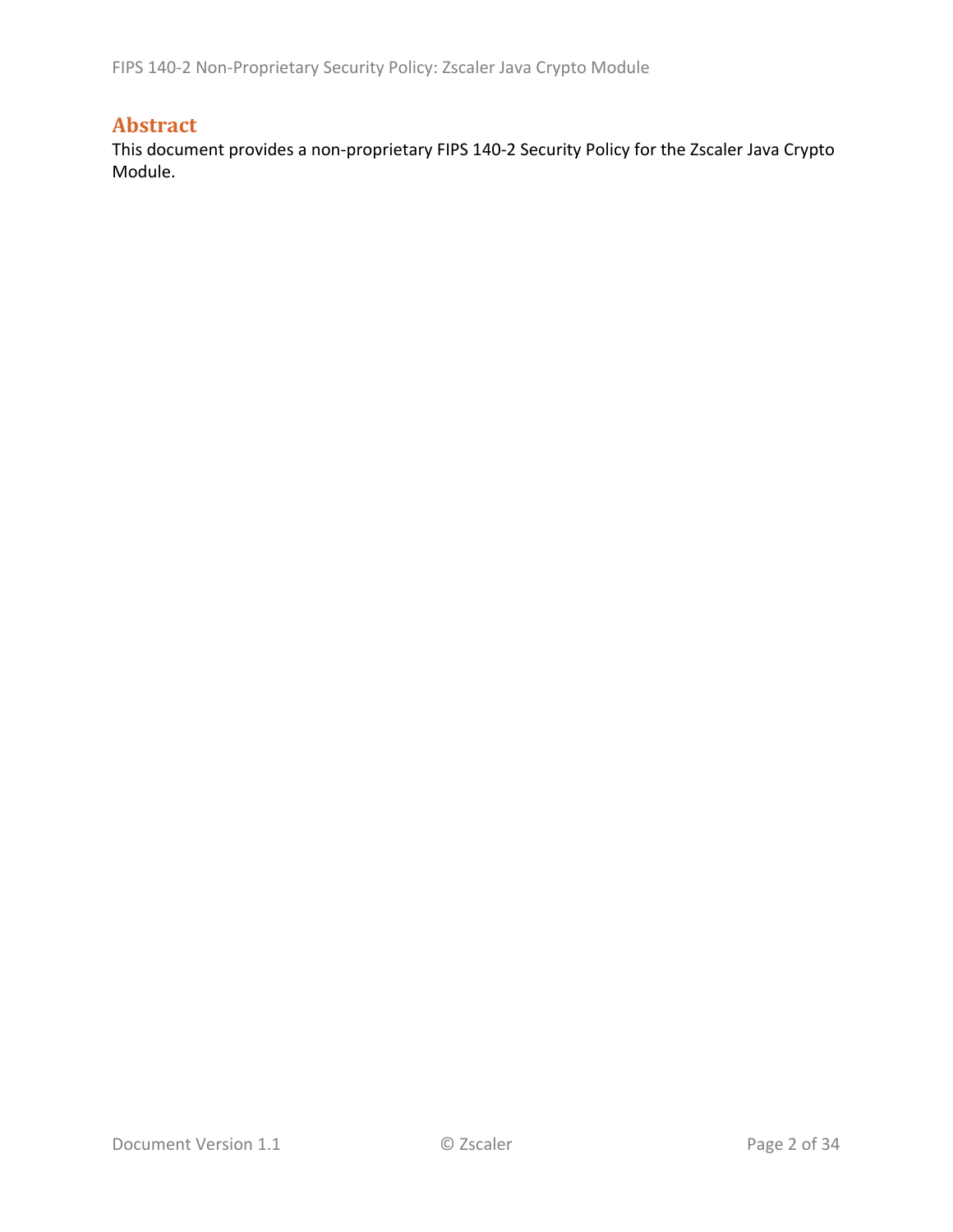# **Table of Contents**

| $\mathbf{1}$            |       |  |
|-------------------------|-------|--|
|                         | 1.1   |  |
|                         | 1.2   |  |
|                         | 1.3   |  |
|                         | 1.4   |  |
| $\overline{2}$          |       |  |
|                         | 2.1   |  |
|                         | 2.1.1 |  |
|                         | 2.1.2 |  |
|                         | 2.1.3 |  |
|                         | 2.1.4 |  |
|                         | 2.1.5 |  |
|                         | 2.1.6 |  |
|                         | 2.2   |  |
|                         | 2.2.1 |  |
|                         | 2.2.2 |  |
|                         | 2.3   |  |
|                         | 2.4   |  |
|                         | 2.4.1 |  |
|                         | 2.4.2 |  |
|                         | 2.5   |  |
|                         | 2.6   |  |
|                         | 2.6.1 |  |
|                         | 2.7   |  |
|                         | 2.7.1 |  |
|                         | 2.7.2 |  |
|                         | 2.8   |  |
| $\overline{\mathbf{3}}$ |       |  |
|                         | 3.1   |  |
|                         | 3.1.1 |  |
|                         | 3.1.2 |  |
|                         | 3.1.3 |  |
|                         | 3.1.4 |  |
|                         | 3.1.5 |  |
| 4                       |       |  |
|                         | 4.1   |  |
|                         | 4.2   |  |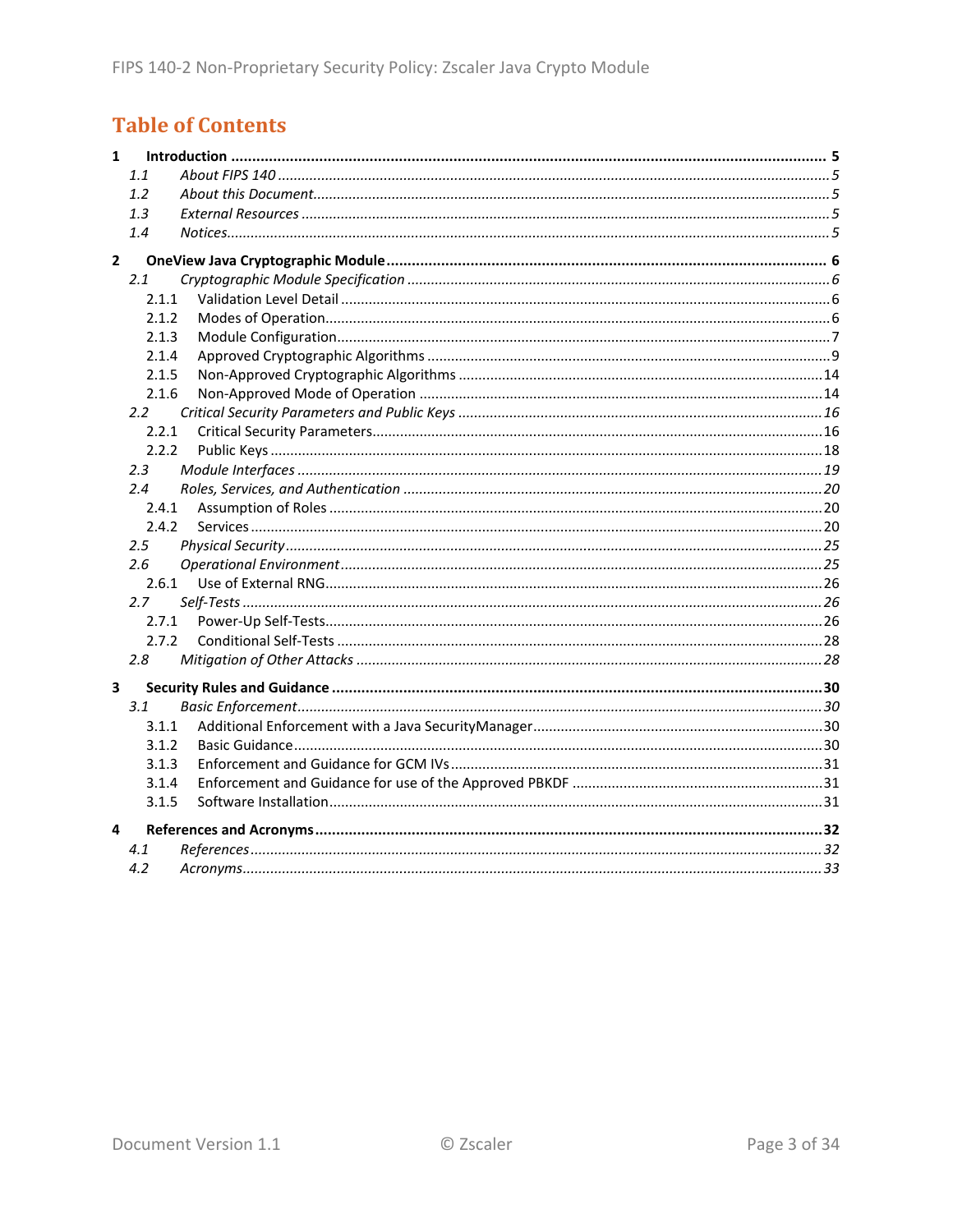# **List of Tables**

# **List of Figures**

|--|--|--|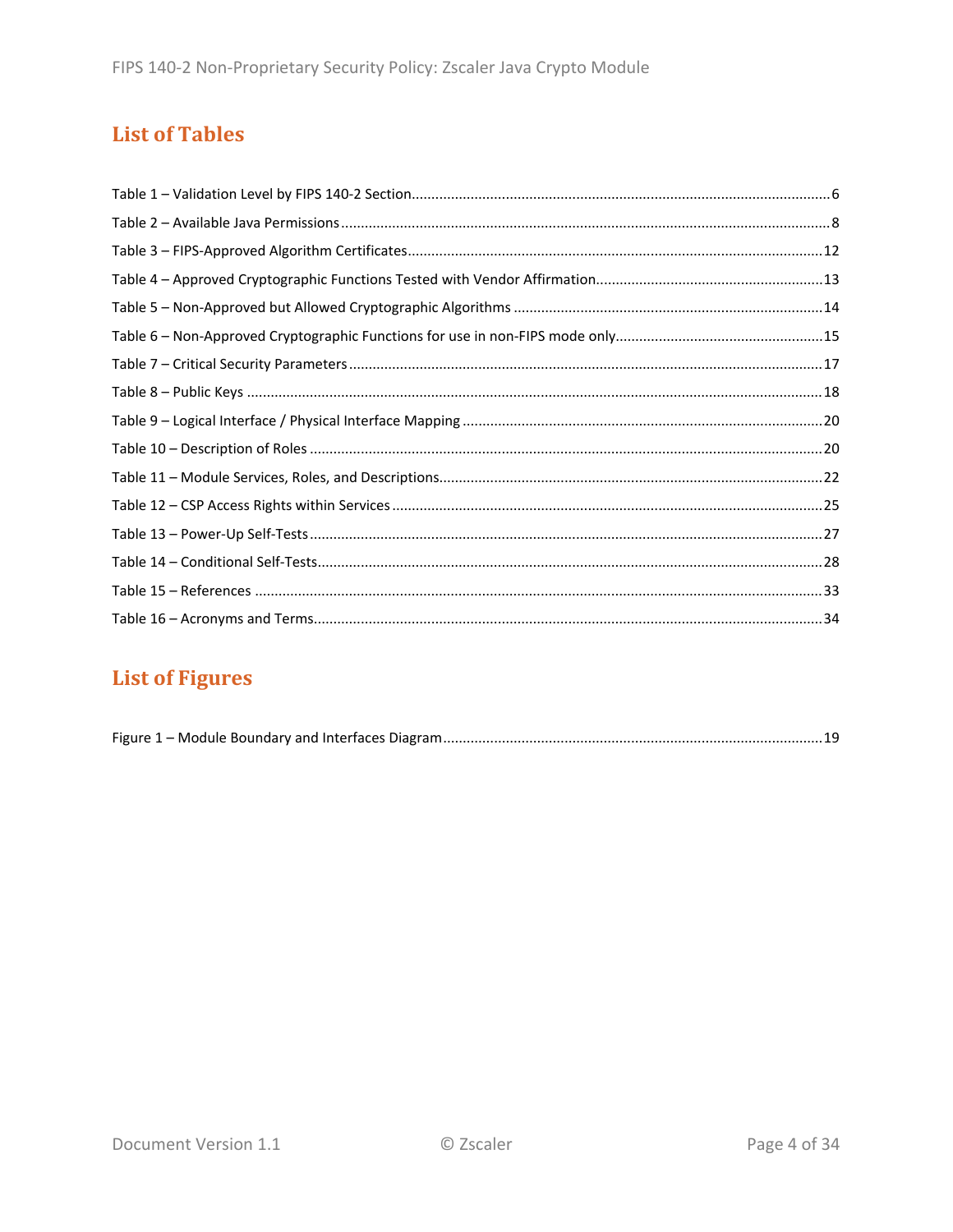# <span id="page-4-0"></span>**1 Introduction**

# <span id="page-4-1"></span>**1.1 About FIPS 140**

Federal Information Processing Standards Publication 140-2 — Security Requirements for Cryptographic Modules specifies requirements for cryptographic modules to be deployed in a Sensitive but Unclassified environment. The National Institute of Standards and Technology (NIST) and Communications Security Establishment Canada (CSE) Cryptographic Module Validation Program (CMVP) run the FIPS 140 program. The NVLAP accredits independent testing labs to perform FIPS 140 testing; the CMVP validates modules meeting FIPS 140 validation. *Validated* is the term given to a module that is documented and tested against the FIPS 140 criteria.

More information is available on the CMVP website at [http://csrc.nist.gov/groups/STM/cmvp/index.html.](http://csrc.nist.gov/groups/STM/cmvp/index.html)

## <span id="page-4-2"></span>**1.2 About this Document**

This non-proprietary Cryptographic Module Security Policy for Zscaler Java Crypto Module from Zscaler provides an overview of the product and a high-level description of how it meets the overall Level 1 security requirements of FIPS 140-2.

<span id="page-4-3"></span>The Zscaler Java Crypto Module may also be referred to as the "module" in this document.

### **1.3 External Resources**

The Zscaler website [\(https://www.zscaler.com/\)](https://www.zscaler.com/) contains information on Zscaler services and products. The Cryptographic Module Validation Program website contains links to the FIPS 140- 2 certificate and Zscaler contact information.

### <span id="page-4-4"></span>**1.4 Notices**

This document may be freely reproduced and distributed in its entirety without modification.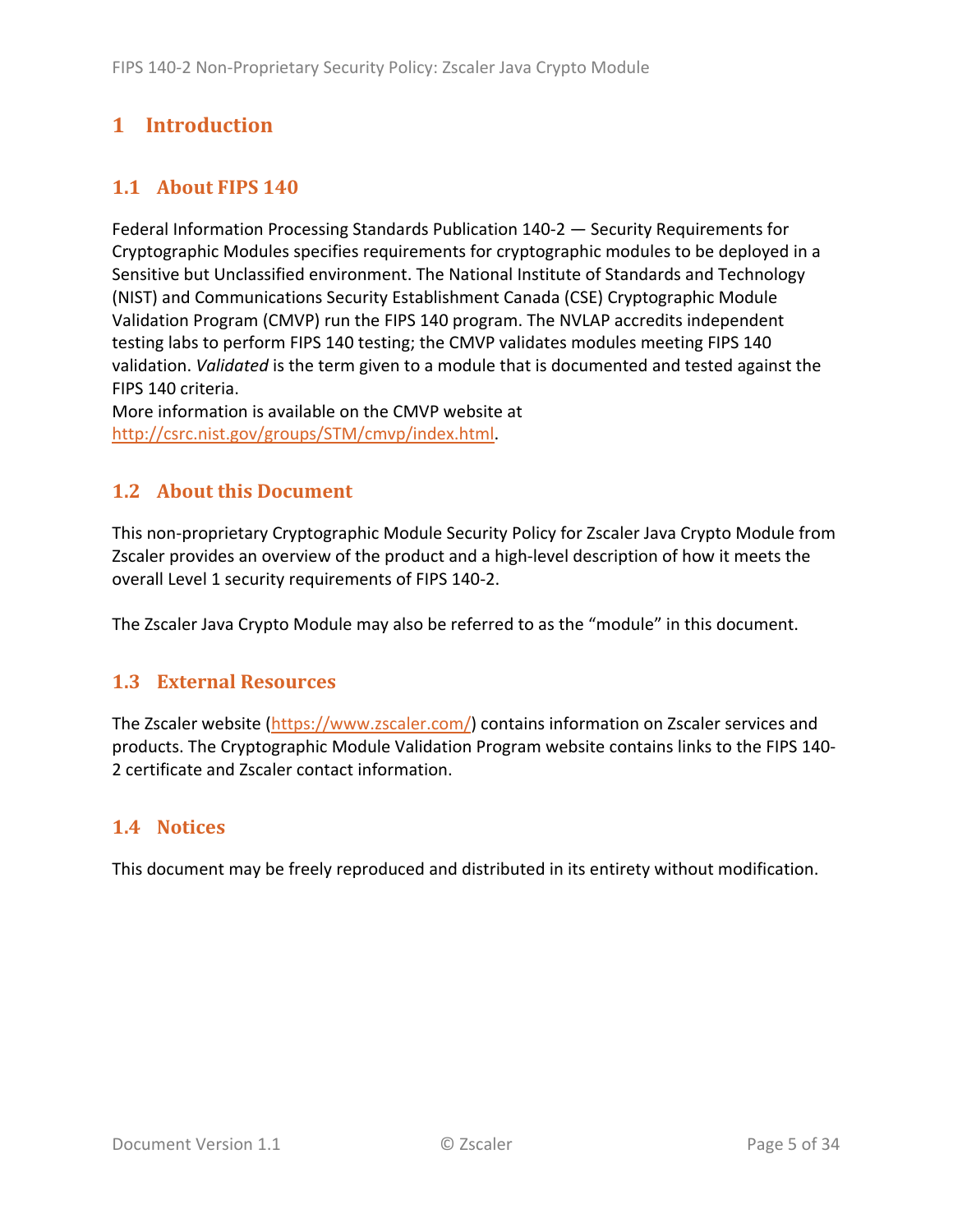# <span id="page-5-0"></span>**2 Zscaler Java Crypto Module**

# <span id="page-5-1"></span>**2.1 Cryptographic Module Specification**

The Zscaler Java Crypto Module is the FIPS validated cryptographic provider for Zscaler Internet Access, Zscaler Public Access, Zscaler Internet Access – Government, Zscaler Private Access – Government, and Zscaler Government Suite – High Baseline. Zscaler Java Crypto Module offloads functions for secure key management, data integrity, data at rest encryption, and secure communications to a trusted implementation.

The module's logical cryptographic boundary is the Java Archive (JAR) file (ccj-3.0.1.jar). The module is a multi-chip standalone embodiment installed on a General Purpose Device. The module is a software module and relies on the physical characteristics of the host platform. The module's physical cryptographic boundary is defined by the enclosure of the host platform. All operations of the module occur via calls from host applications and their respective internal daemons/processes. As such there are no untrusted services calling the services of the module.

#### <span id="page-5-2"></span>**2.1.1 Validation Level Detail**

| <b>FIPS 140-2 Section Title</b>                | <b>Validation</b><br><b>Level</b> |
|------------------------------------------------|-----------------------------------|
| Cryptographic Module Specification             |                                   |
| Cryptographic Module Ports and Interfaces      |                                   |
| Roles, Services, and Authentication            |                                   |
| <b>Finite State Model</b>                      |                                   |
| <b>Physical Security</b>                       | N/A                               |
| <b>Operational Environment</b>                 |                                   |
| Cryptographic Key Management                   |                                   |
| Electromagnetic Interference / Electromagnetic | 1                                 |
| Compatibility                                  |                                   |
| Self-Tests                                     | 1                                 |
| Design Assurance                               | 1                                 |
| <b>Mitigation of Other Attacks</b>             |                                   |

The following table lists the level of validation for each area in FIPS 140-2:

<span id="page-5-3"></span>**Table 1 – Validation Level by FIPS 140-2 Section**

#### **2.1.2 Modes of Operation**

The module supports two modes of operation: Approved and Non-approved. The module will be in FIPS-approved mode when the appropriate factory is called. To verify that a module is in the Approved Mode of operation, the user can call a FIPS-approved mode status method (*CryptoServicesRegistrar.isInApprovedOnlyMode()*). If the module is configured to allow approved and non-approved mode operation, a call to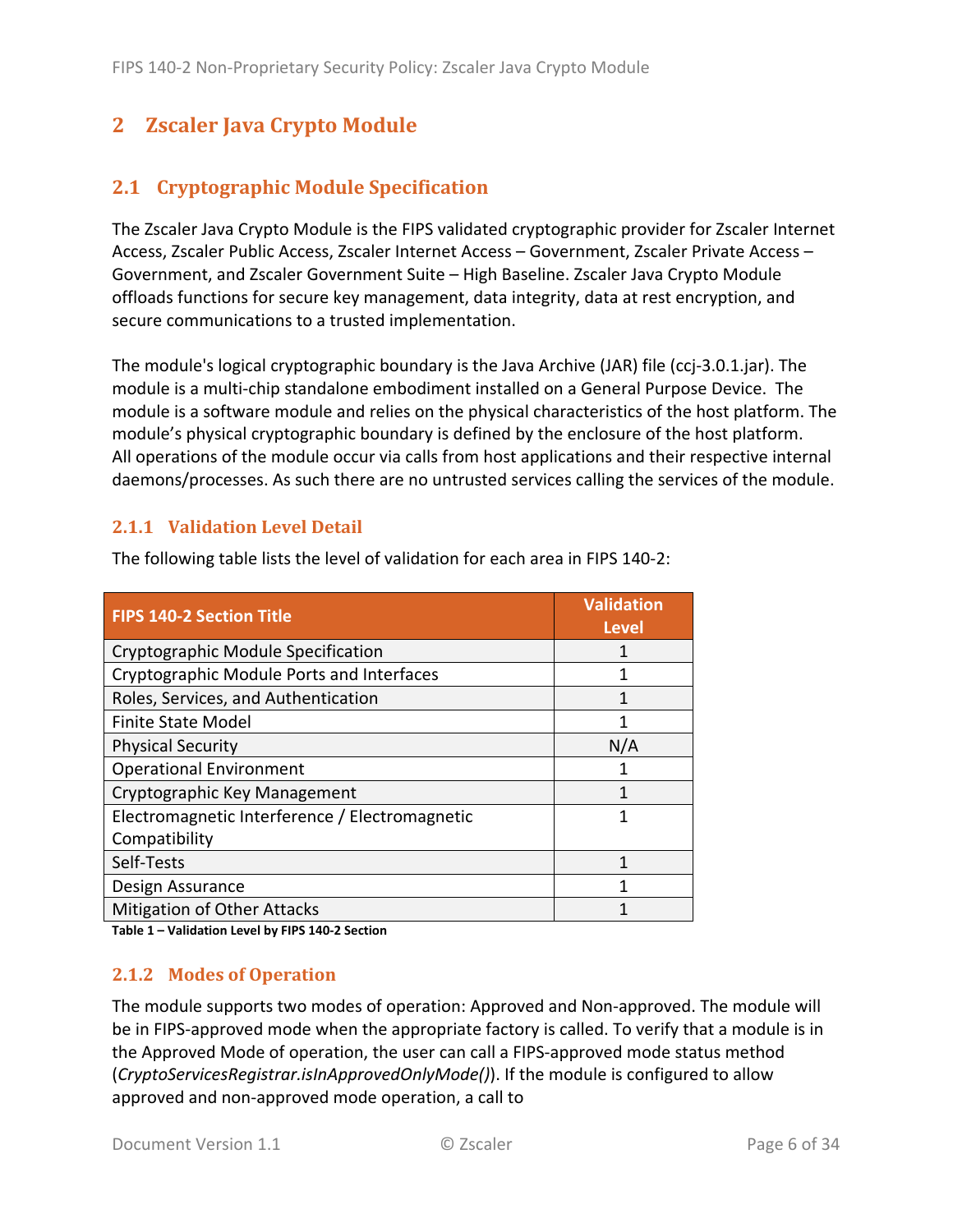*CryptoServicesRegistrar.setApprovedMode(true)* will switch the current thread of user control into approved mode.

In FIPS-approved mode, the module will not provide non-approved algorithms, therefore, exceptions will be called if the user tries to access non-approved algorithms in the Approved Mode.

### <span id="page-6-0"></span>**2.1.3 Module Configuration**

In default operation, the module will start with both approved and non-approved mode enabled.

If the module detects that the system property *com.safelogic.cryptocomply.fips.approved\_only*  is set to *true* the module will start in approved mode and non-approved mode functionality will not be available.

If the underlying JVM is running with a Java Security Manager installed, the module will be running in approved mode with secret and private key export disabled.

Use of the module with a Java Security Manager requires the setting of some basic permissions to allow the module HMAC-SHA-256 software integrity test to take place as well as to allow the module itself to examine secret and private keys. The basic permissions required for the module to operate correctly with a Java Security Manager are indicated by a Y in the **Req** column of Table 2 – [Available Java Permissions.](#page-7-0)

| <b>Permission</b>        | <b>Settings</b>               | <b>Req</b> | <b>Usage</b>                                        |
|--------------------------|-------------------------------|------------|-----------------------------------------------------|
| <b>RuntimePermission</b> | "getProtectionDomain"         | Y          | Allows checksum to be<br>carried out on jar         |
| <b>RuntimePermission</b> | "accessDeclaredMembers"       | Υ          | Allows use of reflection<br>API within the provider |
| PropertyPermission       | "java.runtime.name", "read"   | N          | Only if configuration<br>properties are used        |
| SecurityPermission       | "putProviderProperty.BCFIPS"  | N          | Only if provider<br>installed during<br>execution   |
| CryptoServicesPermission | "unapprovedModeEnabled"       | N          | Only if unapproved<br>mode algorithms<br>required   |
| CryptoServicesPermission | "changeToApprovedModeEnabled" | N          | Only if threads allowed                             |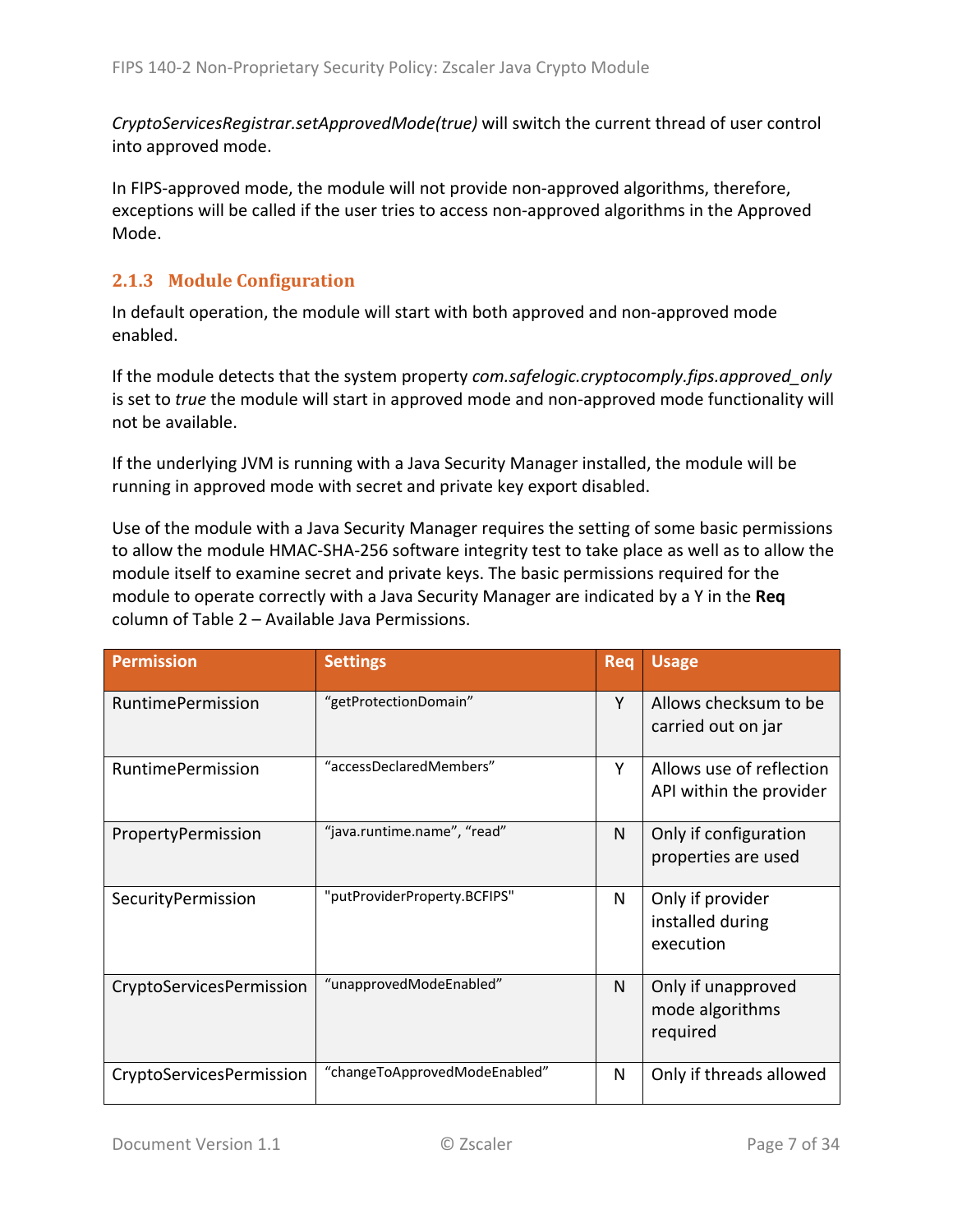| <b>Permission</b>        | <b>Settings</b>           | Req | <b>Usage</b>                                                                            |
|--------------------------|---------------------------|-----|-----------------------------------------------------------------------------------------|
|                          |                           |     | to change modes                                                                         |
| CryptoServicesPermission | "exportSecretKey"         | N   | To allow export of<br>secret keys only                                                  |
| CryptoServicesPermission | "exportPrivateKey"        | N   | To allow export private<br>keys only                                                    |
| CryptoServicesPermission | "exportKeys"              | Y   | Required to be applied<br>for the module itself.<br>Optional for any other<br>codebase. |
| CryptoServicesPermission | "tlsNullDigestEnabled"    | N   | Only required for TLS<br>digest calculations                                            |
| CryptoServicesPermission | "tlsPKCS15KeyWrapEnabled" | N   | Only required if TLS is<br>used with RSA<br>encryption                                  |
| CryptoServicesPermission | "tlsAlgorithmsEnabled"    | N   | Enables both<br>NullDigest and<br>PKCS15KeyWrap                                         |
| CryptoServicesPermission | "defaultRandomConfig"     | N   | Allows setting of<br>default SecureRandom                                               |
| CryptoServicesPermission | "threadLocalConfig"       | N   | Required to set a<br>thread local property in<br>the<br>CryptoServicesRegistrar         |
| CryptoServicesPermission | "globalConfig"            | N   | Required to set a global<br>property in the<br>CryptoServicesRegistrar                  |

<span id="page-7-0"></span>**Table 2 – Available Java Permissions**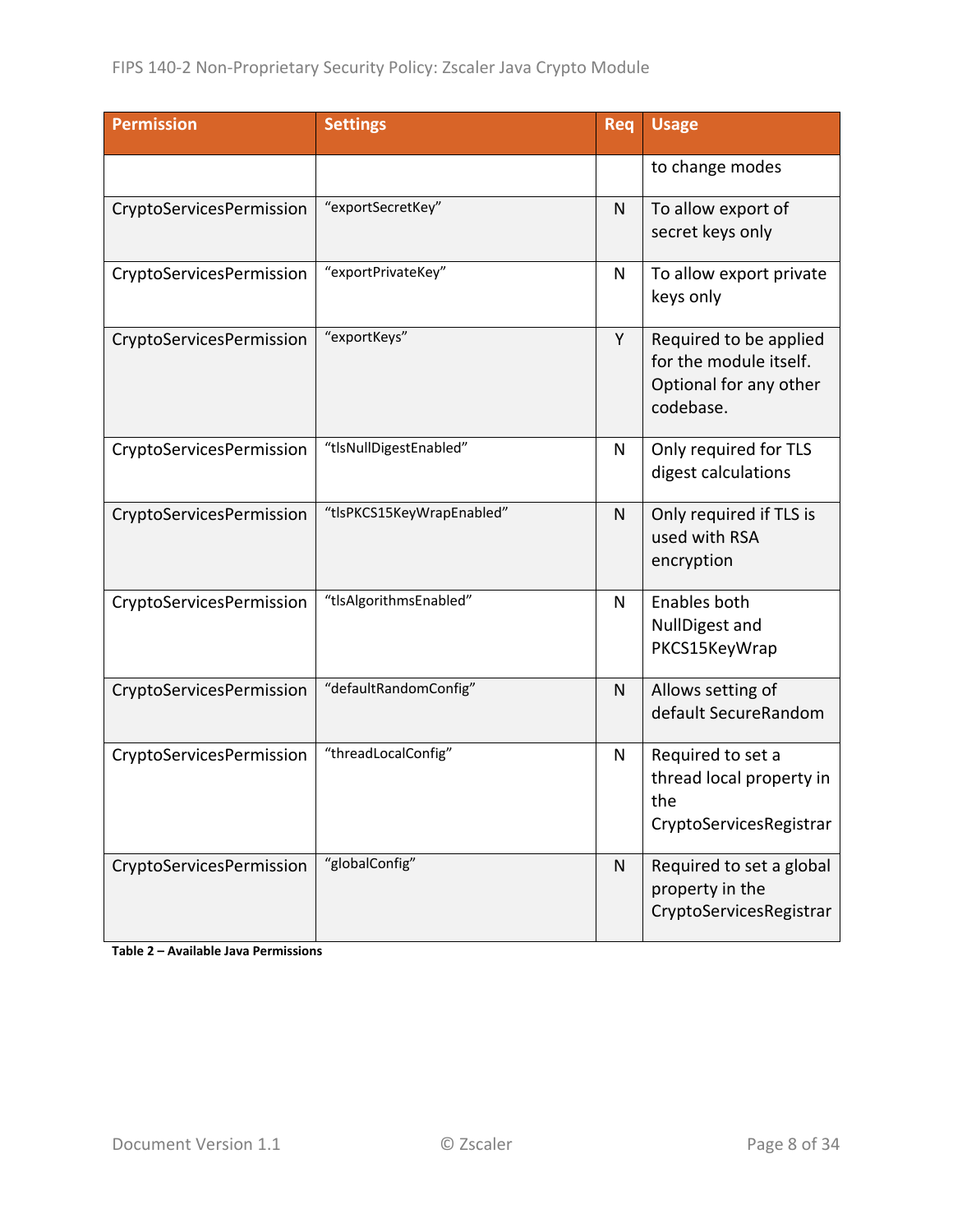#### <span id="page-8-2"></span><span id="page-8-1"></span>**2.1.4 Approved Cryptographic Algorithms**

The module's cryptographic algorithm implementations have received the following certificate numbers from the Cryptographic Algorithm Validation Program.

<span id="page-8-0"></span>

| <b>CAVP Cert.</b>                  | <b>Algorithm</b>                                     | <b>Standard</b>                        | <b>Mode/Method</b>                            | <b>Key Lengths, Curves or</b><br><b>Moduli</b>                                | <b>Use</b>                 |
|------------------------------------|------------------------------------------------------|----------------------------------------|-----------------------------------------------|-------------------------------------------------------------------------------|----------------------------|
| 4702                               | <b>AES</b>                                           | <b>FIPS 197</b><br>SP 800-38A          | ECB, CBC, OFB,<br>CFB8, CFB128,<br><b>CTR</b> | 128, 192, 256                                                                 | Encryption, Decryption     |
| Based on<br>4702                   | <b>AES-CBC</b><br>Ciphertext<br><b>Stealing (CS)</b> | Addendum to<br>SP 800-38A,<br>Oct 2010 | CBC-CS1,<br>CBC-CS2,<br>CBC-CS3               | 128, 192, 256                                                                 | Encryption, Decryption     |
| 4702                               | <b>CCM</b>                                           | SP 800-38C                             | <b>AES</b>                                    | 128, 192, 256                                                                 | Generation, Authentication |
| 4702 (AES)<br>2494<br>(Triple-DES) | <b>CMAC</b>                                          | SP 800-38B                             | AES, Triple-DES                               | AES with 128, 192, 256<br>Triple-DES with<br>$2$ -key <sup>1</sup> ,<br>3-key | Generation, Authentication |
| 4702                               | GCM/GMAC <sup>2</sup>                                | SP 800-38D                             | <b>AES</b>                                    | 128, 192, 256                                                                 | Generation, Authentication |
| 1600                               | <b>DRBG</b>                                          | SP 800-90A                             | Hash DRBG,<br>HMAC DRBG,<br><b>CTR DRBG</b>   | 112, 128, 192, 256                                                            | Random Bit Generation      |

<sup>&</sup>lt;sup>1</sup> 2-key Triple-DES is for legacy operations only (decryption, CMAC verification)<br><sup>2</sup> GCM with an internally generated IV, see section [3.1.2](#page-29-4) concerning external IVs. IV generation is compliant with IG A.5.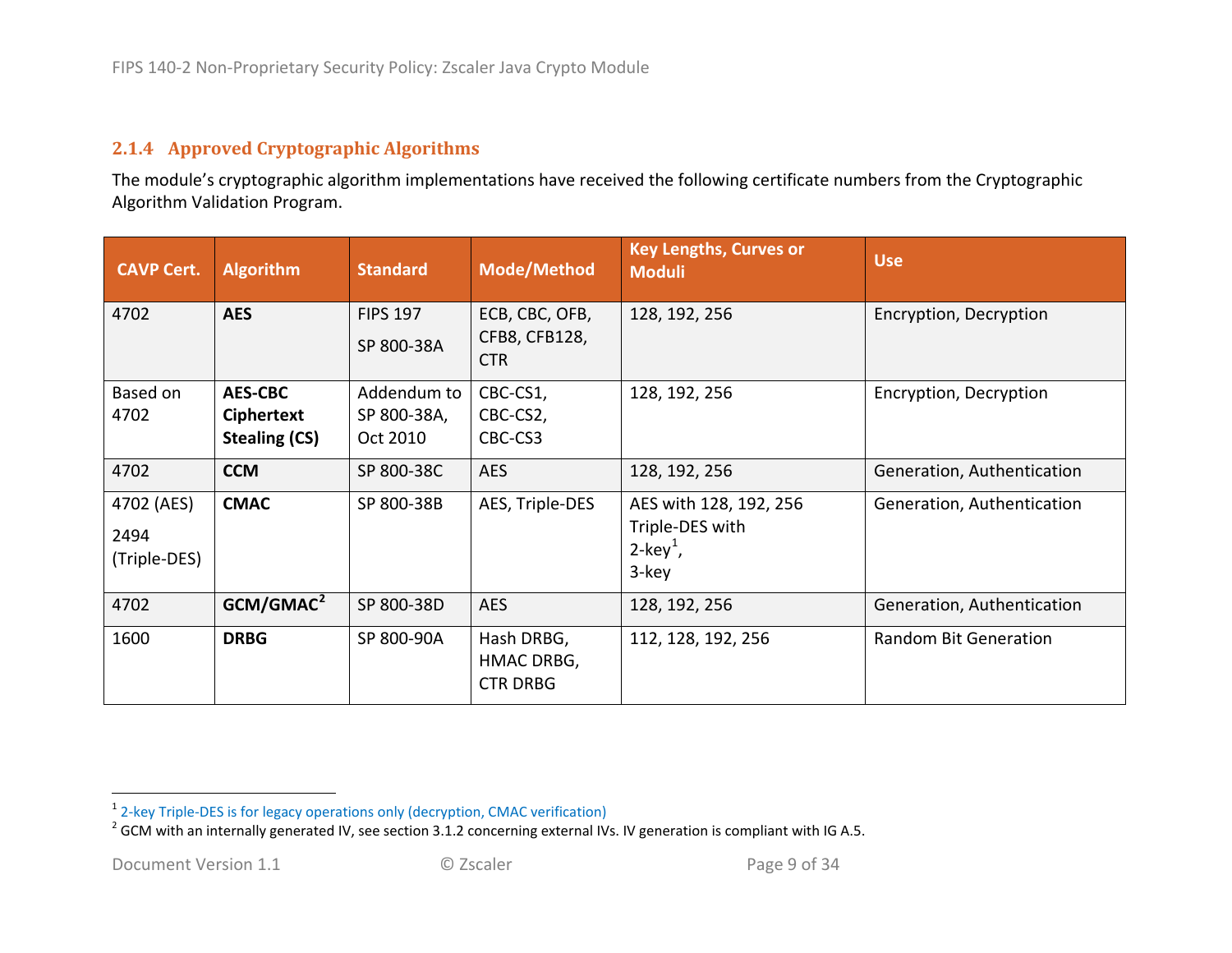<span id="page-9-0"></span>

| <b>CAVP Cert.</b>  | <b>Algorithm</b> | <b>Standard</b> | Mode/Method                                                                                                                                         | <b>Key Lengths, Curves or</b><br><b>Moduli</b>                                                                                                                                                                               | <b>Use</b>                        |
|--------------------|------------------|-----------------|-----------------------------------------------------------------------------------------------------------------------------------------------------|------------------------------------------------------------------------------------------------------------------------------------------------------------------------------------------------------------------------------|-----------------------------------|
| 1244               | DSA <sup>3</sup> | FIPS 186-4      | PQG Generation,<br>PQG Verification,<br><b>Key Pair</b><br>Generation,<br>Signature<br>Generation,<br>Signature<br>Verification                     | 1024, 2048, 3072 bits (1024<br>only for SigVer)                                                                                                                                                                              | <b>Digital Signature Services</b> |
| 1160<br>1343 (CVL) | <b>ECDSA</b>     | FIPS 186-4      | Signature<br>Generation<br>Component, Key<br>Pair Generation,<br>Signature<br>Generation,<br>Signature<br>Verification,<br>Public Key<br>Validation | P-192*, P-224, P-256, P-384,<br>$P - 521,$<br>K-163*, K-233, K-283, K-409,<br>$K-571,$<br>$B-163$ <sup>*</sup> ,<br>B-233, B-283, B-409, B-571<br>* Curves only used for Signature<br>Verification and Public Key Validation | <b>Digital Signature Services</b> |
| 3114               | <b>HMAC</b>      | FIPS 198-1      | $SHA-1$ ,<br>SHA-224,<br>SHA-256,<br>SHA-384,<br>SHA-512,<br>SHA-512/224,<br>SHA-512/256                                                            | Various (KS <bs, ks="BS,&lt;br">KS&gt;BS)</bs,>                                                                                                                                                                              | Generation, Authentication        |

 $3$  DSA signature generation with SHA-1 is only for use with protocols.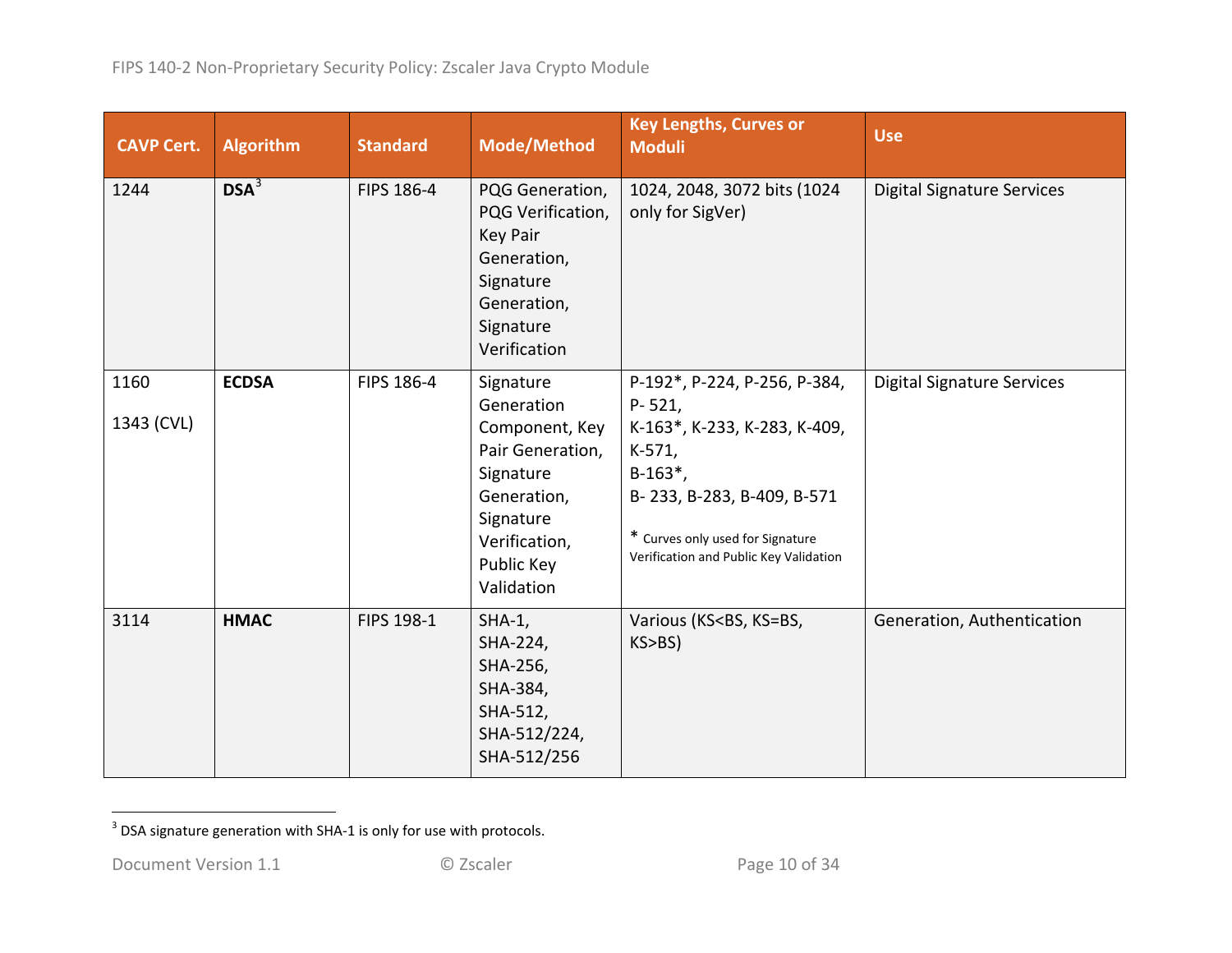<span id="page-10-3"></span><span id="page-10-2"></span><span id="page-10-1"></span><span id="page-10-0"></span>

| <b>CAVP Cert.</b>                  | <b>Algorithm</b>                                              | <b>Standard</b>                 | Mode/Method                                                                               | <b>Key Lengths, Curves or</b><br><b>Moduli</b>                                                                                             | <b>Use</b>              |
|------------------------------------|---------------------------------------------------------------|---------------------------------|-------------------------------------------------------------------------------------------|--------------------------------------------------------------------------------------------------------------------------------------------|-------------------------|
| 130                                | KAS <sup>4</sup>                                              | SP 800-56A-<br>rev <sub>2</sub> | KAS-FFC,<br><b>KAS-ECC</b>                                                                | FB (L=2048, N=224),<br>FC (L=2048, N=256),<br>EB (P-224), EC (P-256),<br>ED (P-384), EE (P-521)                                            | Key Agreement           |
| 1344 (CVL)                         | <b>KAS</b><br>Component                                       | SP 800-56A                      | ECC-CDH<br>Primitive                                                                      | P-224, P-256, P-384, P-521, K-<br>233, K-283, K-409, K-571, B-<br>233, B-283, B-409, B-571                                                 | Key Agreement Primitive |
| 1342 (CVL)                         | <b>KDF, Existing</b><br>Application-<br>Specific <sup>5</sup> | SP 800-135                      | TLS v1.0/1.1 KDF,<br>TLS 1.2 KDF, SSH<br>KDF, X9.63 KDF,<br>IKEv2 KDF, SRTP<br><b>KDF</b> | Various (See CVL #1342 for details)                                                                                                        | <b>KDF Services</b>     |
| 145                                | <b>KBKDF, using</b><br>Pseudorandom<br>Functions <sup>6</sup> | SP 800-108                      | Counter Mode,<br>Feedback Mode,<br>Double-Pipeline<br><b>Iteration Mode</b>               | CMAC-based KDF with AES, 2-<br>key Triple-DES, 3-key Triple-<br>DES or HMAC-based KDF with<br>SHA-1, SHA-224, SHA-256,<br>SHA-384, SHA-512 | <b>KDF Services</b>     |
| 4702 (AES)<br>2494<br>(Triple-DES) | <b>Key Wrapping</b><br><b>Using Block</b><br>Ciphers(KTS) $7$ | SP 800-38F                      | KW, KWP, TKW                                                                              | AES-128, AES-192, AES-256,<br>3-key Triple-DES                                                                                             | <b>Key Transport</b>    |

 $\frac{4}{4}$  Keys are not established directly into the module using the key agreement algorithms.

<sup>&</sup>lt;sup>5</sup> These protocols have not been reviewed or tested by the CAVP and CMVP.<br><sup>6</sup> Note: CAVP testing is not provided for use of the PRFs SHA-512/224 and SHA-512/256. These must not be used in approved mode.<br><sup>7</sup> Keys are not e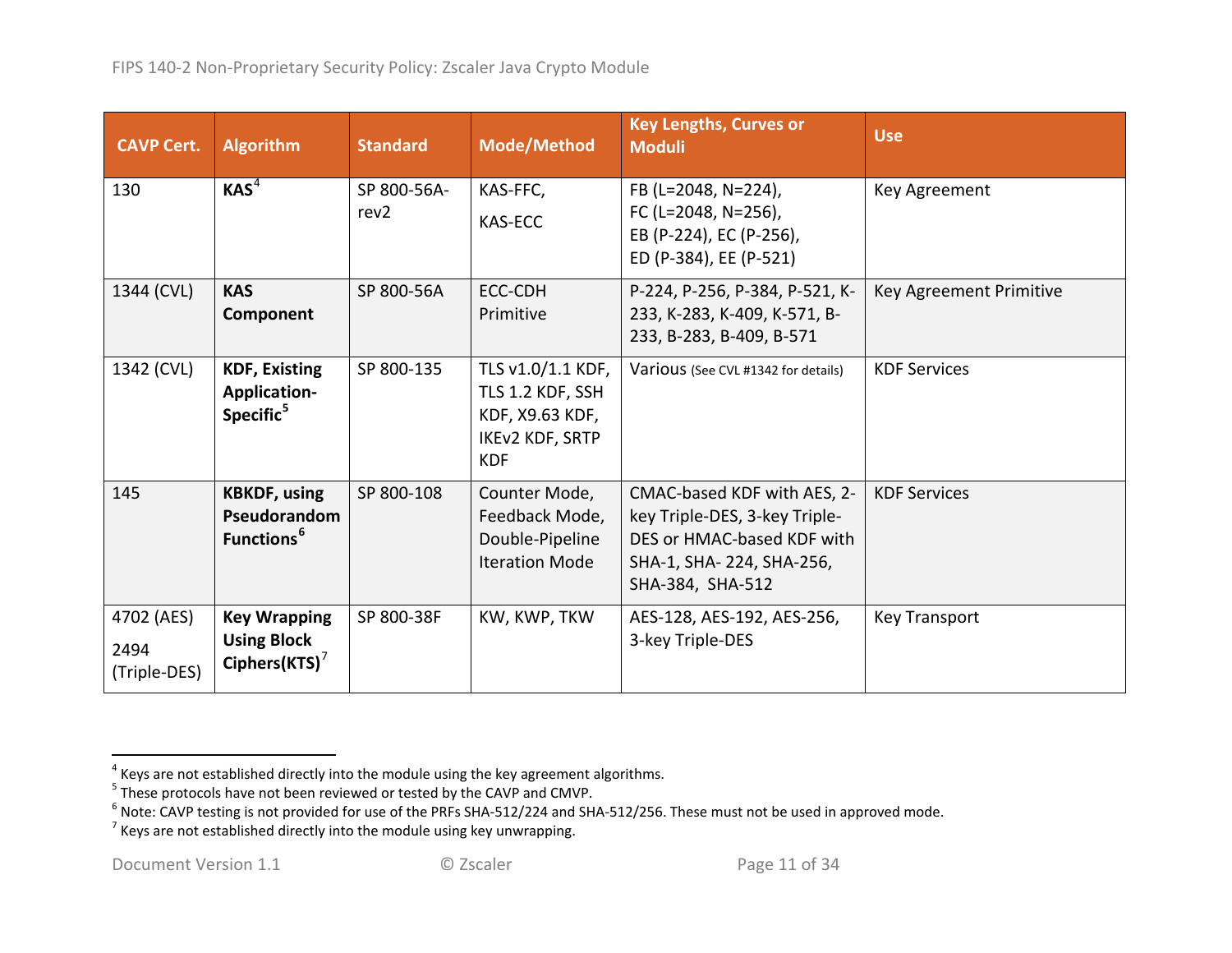<span id="page-11-1"></span><span id="page-11-0"></span>

| <b>CAVP Cert.</b>  | <b>Algorithm</b>    | <b>Standard</b>          | <b>Mode/Method</b>                                                                      | <b>Key Lengths, Curves or</b><br><b>Moduli</b>                             | <b>Use</b>                                                                                                |
|--------------------|---------------------|--------------------------|-----------------------------------------------------------------------------------------|----------------------------------------------------------------------------|-----------------------------------------------------------------------------------------------------------|
| 2562<br>1345 (CVL) | <b>RSA</b>          | FIPS 186-4<br>FIPS 186-2 | Padding from:<br>ANSI X9.31-1998<br>PKCS #1 v2.1<br>(PSS and<br><b>PKCS1.5)</b>         | 1024, 1536, 2048, 3072, 4096<br>bits (1024, 1536, 4096 only<br>for SigVer) | Key Pair Generation, Signature<br>Generation, Signature<br>Verification, Component Test                   |
| 3849               | <b>SHS</b>          | FIPS 180-4               | $SHA-1,$<br>SHA-224,<br>SHA-256,<br>SHA-384,<br>SHA-512,<br>SHA-512/224,<br>SHA-512/256 | N/A                                                                        | Digital Signature Generation,<br>Digital Signature Verification,<br>non-Digital Signature<br>Applications |
| 24                 | <b>SHA-3, SHAKE</b> | <b>FIPS 202</b>          | SHA3-224,<br>SHA3-256,<br>SHA3-384,<br>SHA3-512,<br>SHAKE128,<br>SHAKE256               | N/A                                                                        | Digital Signature Generation,<br>Digital Signature Verification,<br>non-Digital Signature<br>Applications |
| 2494               | <b>Triple-DES</b>   | SP 800-67                | TECB, TCBC,<br>TCFB64, TCFB8,<br>TOFB, CTR                                              | $2$ -key <sup>8</sup> , 3-key <sup>9</sup>                                 | Encryption, Decryption                                                                                    |

**Table 3 – FIPS-Approved Algorithm Certificates**

 $\frac{8}{3}$   $2^{20}$  block limit is enforced by the module, encryption is disabled.<br><sup>9</sup> 3-key Triple-DES encryption must not be used for more than 2<sup>32</sup> blocks for any given key.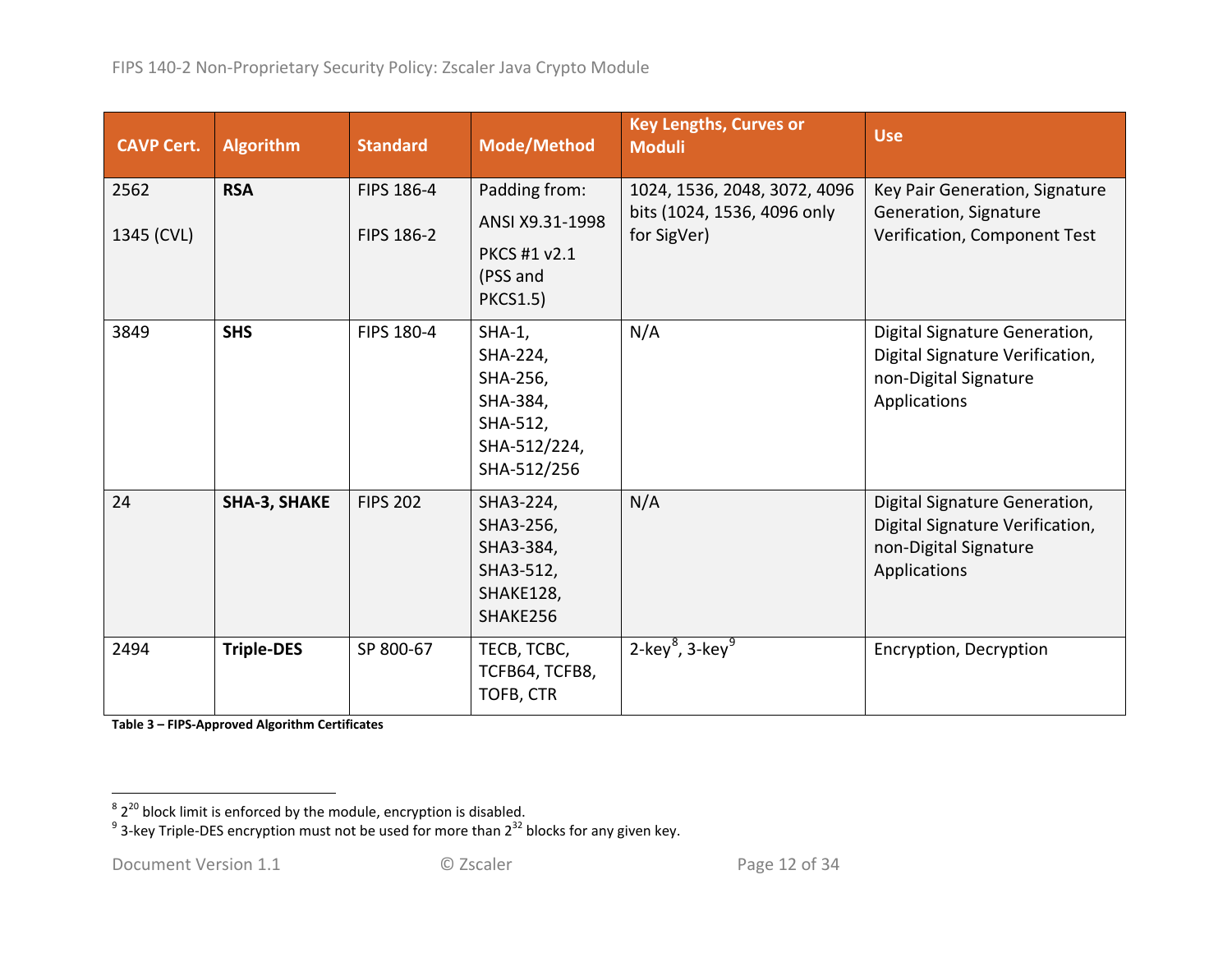The following Approved cryptographic algorithms were tested with vendor affirmation.

| <b>Algorithm</b>                                      | <b>IG Reference</b>              | <b>Use</b>                                                                                                                                               |
|-------------------------------------------------------|----------------------------------|----------------------------------------------------------------------------------------------------------------------------------------------------------|
| CKG using output from                                 | Vendor Affirmed                  | [SP 800-133]                                                                                                                                             |
| <b>DRBG</b>                                           | <b>IG G.13</b>                   | Section 6.1 (Asymmetric from DRBG)                                                                                                                       |
|                                                       |                                  | Section 7.1 (Symmetric from DRBG)                                                                                                                        |
|                                                       |                                  | Using DRBG #1600                                                                                                                                         |
| KAS <sup>10</sup> using SHA-512/224<br>or SHA-512/256 | Vendor Affirmed<br>IG A.3        | [SP 800-56A-rev2]<br>Parameter sets/Key sizes: FB, FC, EB, EC, ED,<br>$EE^{11}$<br>Using CVL #1344                                                       |
| KDF, Password-Based                                   | Vendor Affirmed<br><b>IG D.6</b> | [SP 800-132]<br><b>Options: PBKDF with Option 1a</b><br>Functions: HMAC-based KDF using SHA-1,<br>SHA-224, SHA-256, SHA-384, SHA-512<br>Using HMAC #3114 |
| Key Wrapping <sup>10</sup> Using<br><b>RSA</b>        | Vendor Affirmed<br><b>IG D.4</b> | [SP 800-56B]<br>RSA-KEMS-KWS with, and without, key<br>confirmation<br>Key sizes: 2048, 3072 bits                                                        |
| Key Transport <sup>10</sup> Using RSA                 | Vendor Affirmed<br><b>IG D.4</b> | [SP 800-56B]<br>RSA-OAEP with, and without, key<br>confirmation<br>Key sizes: 2048, 3072 bits                                                            |

**Table 4 – Approved Cryptographic Functions Tested with Vendor Affirmation**

<span id="page-12-1"></span><span id="page-12-0"></span> $\frac{10}{10}$  Keys are not directly established into the module using key agreement or transport techniques.<br><sup>11</sup> Note: HMAC SHA-512/224 must not be used with EE.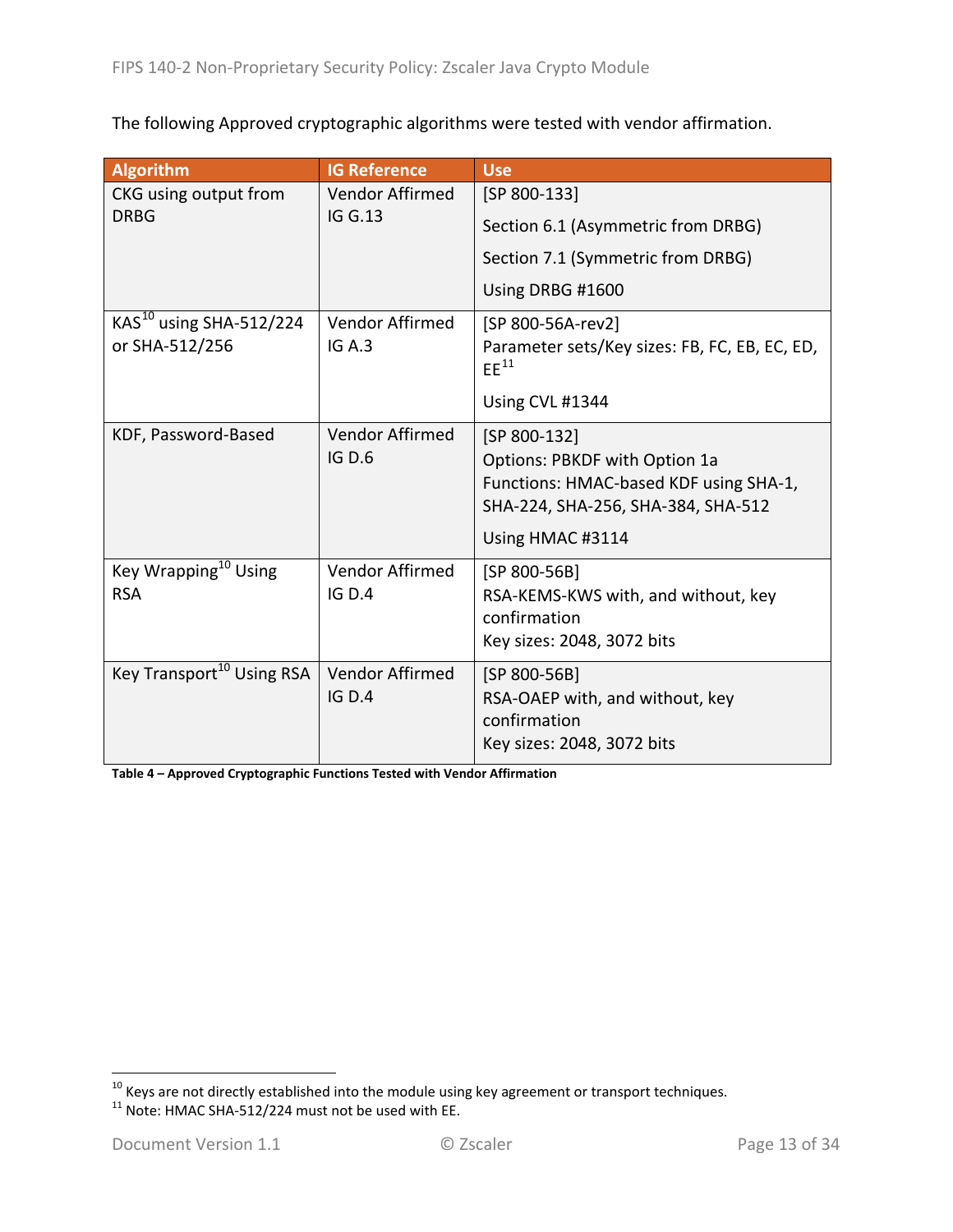### <span id="page-13-0"></span>**2.1.5 Non-Approved Cryptographic Algorithms**

The module supports the following non-FIPS 140-2 approved but allowed algorithms that may be used in the Approved mode of operation.

| <b>Algorithm</b>                           | <b>Use</b>                                                                                                                            |
|--------------------------------------------|---------------------------------------------------------------------------------------------------------------------------------------|
| Non-SP 800-56A-rev2<br><b>Compliant DH</b> | [IG D.8]<br>Diffie-Hellman 2048-bit key agreement primitive for use with<br>system-level key establishment; not used by the module to |
|                                            | establish keys within the module (key agreement; key<br>establishment methodology provides 112 bits of encryption<br>strength)        |
| Non-SP 800-56B compliant                   | [IG D.9]                                                                                                                              |
| <b>RSA Key Transport</b>                   | RSA may be used by a calling application as part of a key<br>encapsulation scheme.                                                    |
|                                            | Key sizes: 2048 and 3072 bits                                                                                                         |
| MD5 within TLS                             | [IG D.2]                                                                                                                              |

<span id="page-13-1"></span>**Table 5 – Non-Approved but Allowed Cryptographic Algorithms**

#### **2.1.6 Non-Approved Mode of Operation**

The module supports a non-approved mode of operation. The algorithms listed in this section are not to be used by the operator in the FIPS Approved mode of operation.

| <b>Algorithm</b>                     | <b>Use</b>              |
|--------------------------------------|-------------------------|
| AES (non-compliant <sup>12</sup> )   | Encryption, Decryption  |
| <b>ARC4 (RC4)</b>                    | Encryption, Decryption  |
| <b>Blowfish</b>                      | Encryption, Decryption  |
| Camellia                             | Encryption, Decryption  |
| CAST5                                | Encryption, Decryption  |
| <b>DES</b>                           | Encryption, Decryption  |
| DSA (non-compliant <sup>13</sup> )   | Public Key Cryptography |
| <b>DSTU4145</b>                      | Public Key Cryptography |
| ECDSA (non-compliant <sup>14</sup> ) | Public Key Cryptography |
| <b>ElGamal</b>                       | Public Key Cryptography |
| GOST28147                            | Encryption, Decryption  |
| GOST3410-1994                        | <b>Hashing</b>          |
| GOST3410-2001                        | <b>Hashing</b>          |
| GOST3411                             | <b>Hashing</b>          |

<span id="page-13-3"></span><span id="page-13-2"></span><sup>&</sup>lt;sup>12</sup> Support for additional modes of operation.<br><sup>13</sup> Deterministic signature calculation, support for additional digests, and key sizes.<br><sup>14</sup> Deterministic signature calculation, support for additional digests, and key si

<span id="page-13-4"></span>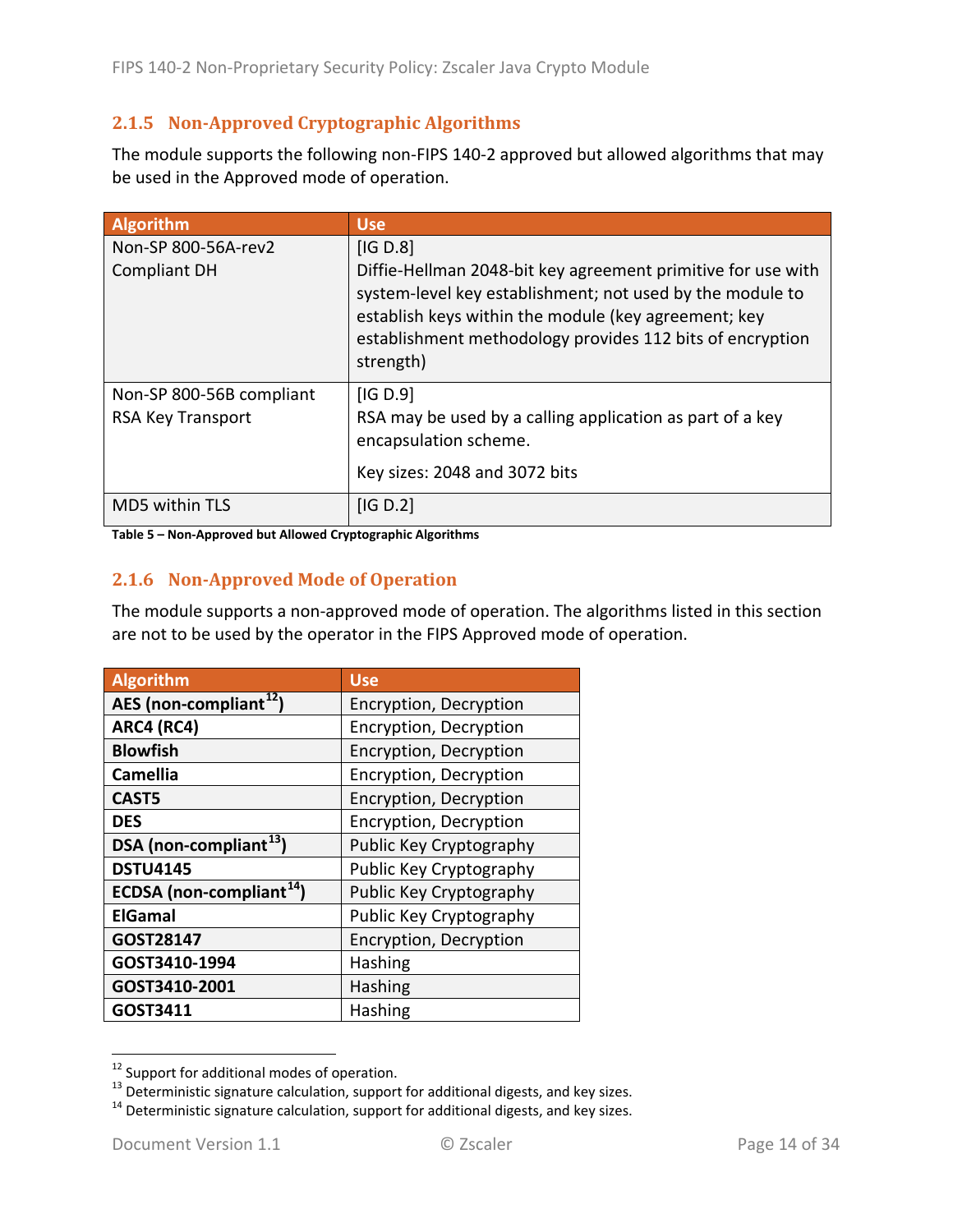| <b>Algorithm</b>                         | <b>Use</b>                      |
|------------------------------------------|---------------------------------|
| HMAC-GOST3411                            | Hashing                         |
| <b>IDEA</b>                              | Encryption, Decryption          |
| KAS (non-compliant <sup>15</sup> )       | <b>Key Agreement</b>            |
| KBKDF using SHA-512/224                  | <b>KDF</b>                      |
| or SHA-512/256 (non-                     |                                 |
| compliant)                               |                                 |
| MD5                                      | Hashing                         |
| <b>HMAC-MD5</b>                          | Hashing                         |
| <b>OpenSSL PBKDF</b>                     | <b>KDF</b>                      |
| PKCS#12 PBKDF                            | <b>KDF</b>                      |
| <b>PKCS#5 Scheme 1 PBKDF</b>             | <b>KDF</b>                      |
| RC <sub>2</sub>                          | Encryption, Decryption          |
| RIPEMD128                                | Hashing                         |
| HMAC-RIPEMD128                           | Hashing                         |
| RIPEMD-160                               | Hashing                         |
| HMAC-RIPEMD160                           | Hashing                         |
| RIPEMD256                                | Hashing                         |
| HMAC-RIPEMD256                           | Hashing                         |
| RIPEMD320                                | Hashing                         |
| HMAC-RIPEMD320                           | Hashing                         |
| <b>X9.31 PRNG</b>                        | <b>Random Number Generation</b> |
| RSA (non-compliant <sup>16</sup> )       | Public Key Cryptography         |
| RSA KTS (non-compliant <sup>17</sup> )   | Public Key Cryptography         |
| <b>SCrypt</b>                            | <b>KDF</b>                      |
| <b>SEED</b>                              | Encryption, Decryption          |
| <b>Serpent</b>                           | Encryption, Decryption          |
| <b>SipHash</b>                           | Hashing                         |
| <b>SHACAL-2</b>                          | Encryption, Decryption          |
| <b>TIGER</b>                             | Hashing                         |
| <b>HMAC-TIGER</b>                        | Hashing                         |
| TripleDES (non-compliant <sup>18</sup> ) | Encryption, Decryption          |
| <b>Twofish</b>                           | Encryption, Decryption          |
| <b>WHIRLPOOL</b>                         | Hashing                         |
| <b>HMAC-WHIRLPOOL</b>                    | Hashing                         |

**Table 6 – Non-Approved Cryptographic Functions for use in non-FIPS mode only**

<span id="page-14-1"></span><span id="page-14-0"></span><sup>&</sup>lt;sup>15</sup> Support for additional key sizes and the establishment of keys of less than 112 bits of security strength.<br><sup>16</sup> Support for additional digests and signature formats, PKCS#1 1.5 key wrapping, support for additional ke

<span id="page-14-2"></span>

<span id="page-14-3"></span>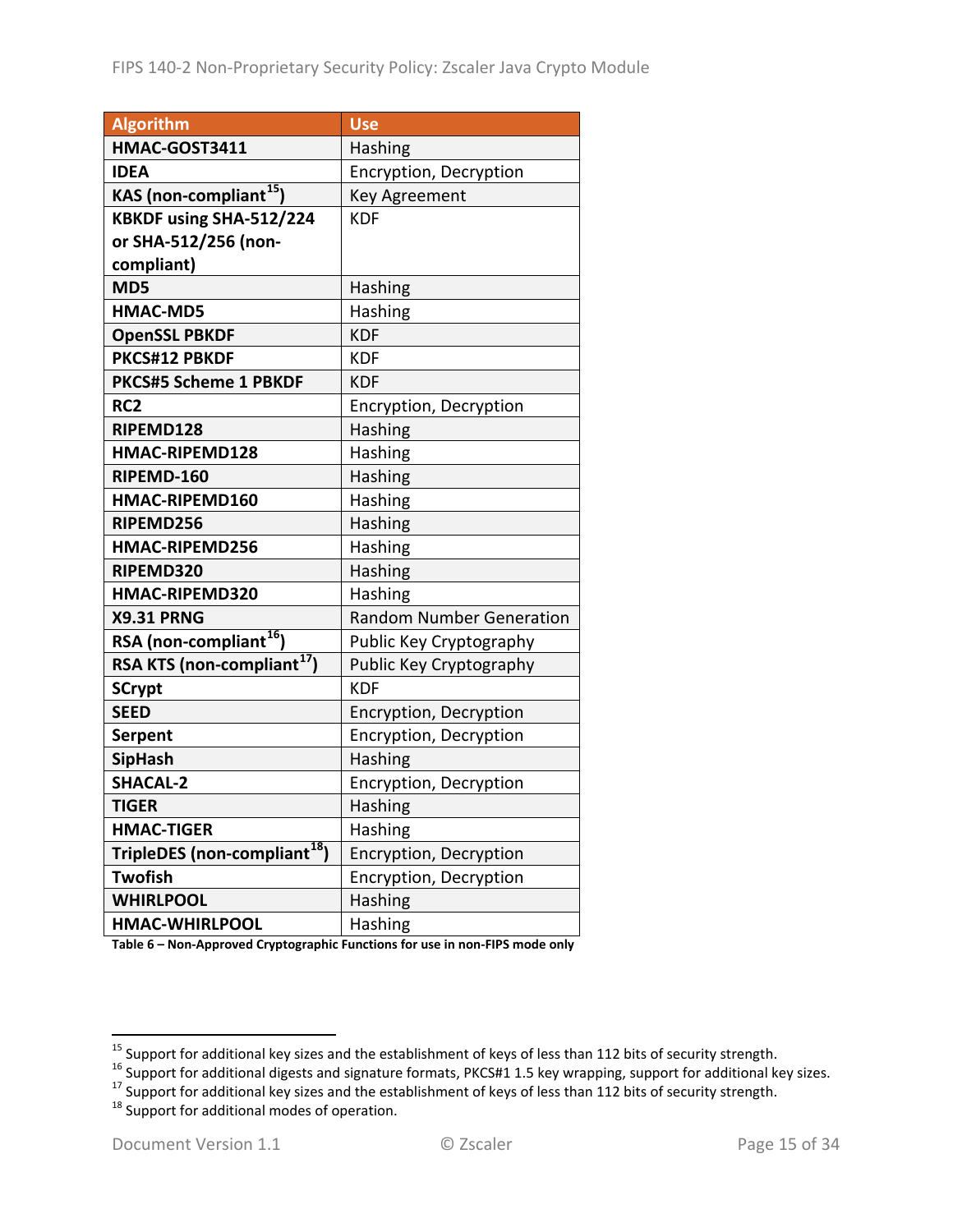## <span id="page-15-0"></span>**2.2 Critical Security Parameters and Public Keys**

### <span id="page-15-1"></span>**2.2.1 Critical Security Parameters**

The table below provides a complete list of Critical Security Parameters used within the module:

| <b>CSP</b>                                         | <b>Description / Usage</b>                                                                                                |
|----------------------------------------------------|---------------------------------------------------------------------------------------------------------------------------|
| <b>AES Encryption Key</b>                          | [FIPS-197, SP 800-56C, SP 800-38D, Addendum to SP 800-38A] AES (128/192/256)<br>encrypt key <sup>19</sup>                 |
| <b>AES Decryption Key</b>                          | [FIPS-197, SP 800-56C, SP 800-38D, Addendum to SP 800-38A] AES (128/192/256)<br>decrypt key                               |
| <b>AES Authentication Key</b>                      | [FIPS-197] AES (128/192/256) CMAC/GMAC key                                                                                |
| <b>AES Wrapping Key</b>                            | [SP 800-38F] AES (128/192/256) key wrapping key                                                                           |
| DH Agreement key                                   | [SP 800-56A-rev2] Diffie-Hellman (>= 2048) private key agreement key                                                      |
| DRBG(CTR AES)                                      | V (128 bits) and AES key (128/192/256), entropy input (length dependent on<br>security strength)                          |
| DRBG(CTR Triple-DES)                               | V (64 bits) and Triple-DES key (192), entropy input (length dependent on security<br>strength)                            |
| DRBG(Hash)                                         | V (440/888 bits) and C (440/888 bits), entropy input (length dependent on security<br>strength)                           |
| DRBG(HMAC)                                         | V (160/224/256/384/512 bits) and Key (160/224/256/384/512 bits), entropy input<br>(length dependent on security strength) |
| <b>DSA Signing Key</b>                             | [FIPS 186-4] DSA (2048/3072) signature generation key                                                                     |
| <b>EC Agreement Key</b>                            | [SP 800-56A-rev2] EC (All NIST defined B, K, and P curves >= 224 bits) private key<br>agreement key                       |
| <b>EC Signing Key</b>                              | [FIPS 186-4] ECDSA (All NIST defined B, K, and P curves >= 224 bits) signature<br>generation key                          |
| <b>HMAC Authentication Key</b>                     | [FIPS 198-1] Keyed-Hash key (SHA-1, SHA-2). Key size determined by security<br>strength required (>= 112 bits)            |
| <b>IKEv2 Derivation Function</b><br>Secret Value   | [SP 800-135] Secret value used in construction of key for the specified IKEv2 PRF                                         |
| PBKDF Secret Value                                 | [SP 800-132] Secret value used in construction of Keyed-Hash key for the specified<br><b>PRF</b>                          |
| RSA Signing Key                                    | [FIPS 186-4] RSA (>= 2048) signature generation key                                                                       |
| RSA Key Transport Key                              | [SP 800-56B] RSA (>=2048) key transport (decryption) key                                                                  |
| SP 800-56A-rev2<br><b>Concatenation Derivation</b> | [SP 800-56A-rev2] Secret value used in construction of key for underlying PRF                                             |

<span id="page-15-2"></span><sup>&</sup>lt;sup>19</sup> The AES-GCM key and IV are generated randomly per IG A.5, and the Initialization Vector (IV) is a minimum of 96 bits. In the event module power is lost and restored, the consuming application must ensure that any of its AES-GCM keys used for encryption or decryption are re-distributed.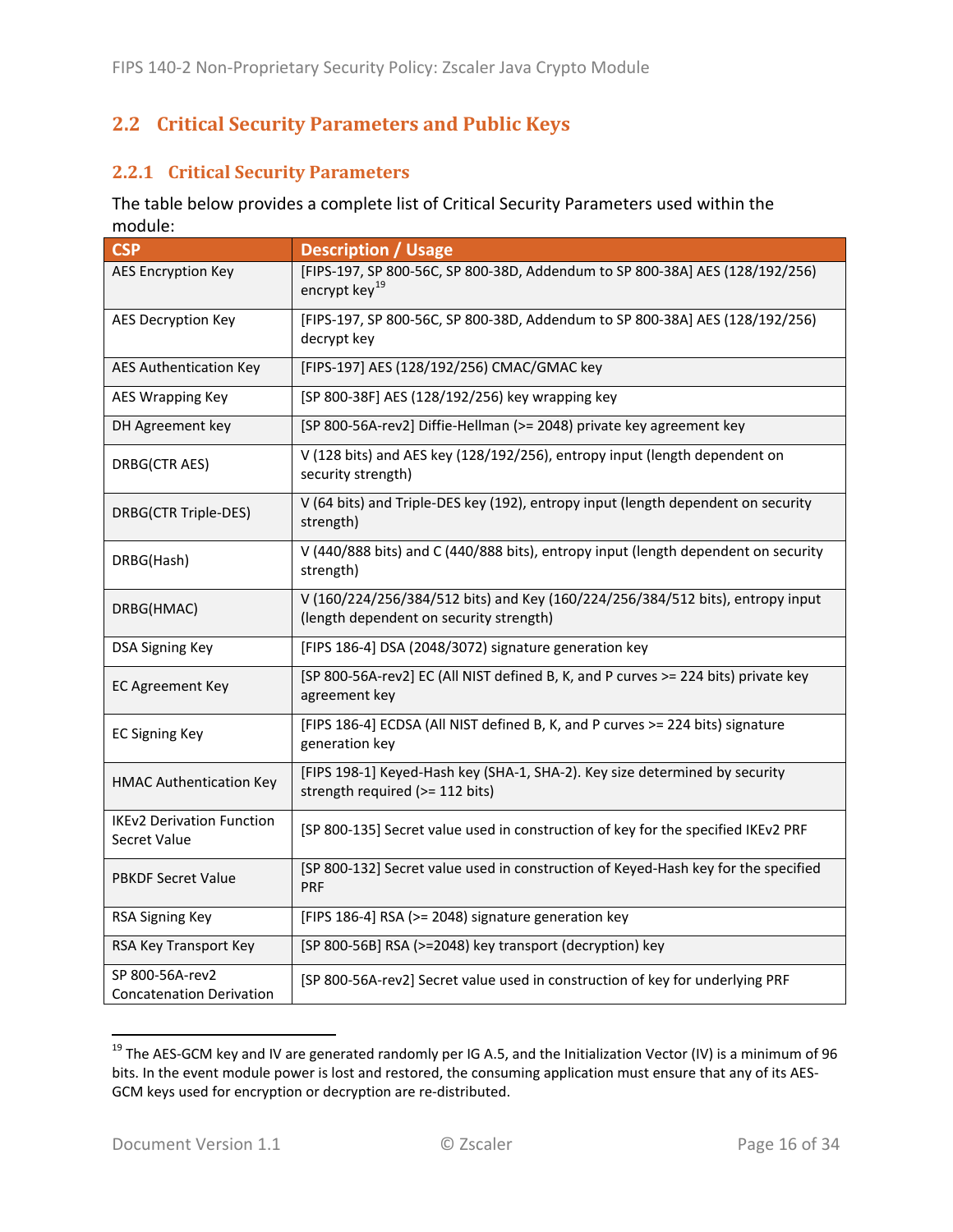| <b>CSP</b>                                            | <b>Description / Usage</b>                                                                           |
|-------------------------------------------------------|------------------------------------------------------------------------------------------------------|
| Function                                              |                                                                                                      |
| SP 800-108 KDF Secret<br>Value                        | [SP 800-108] Secret value used in construction of key for the specified PRF                          |
| <b>SRTP Derivation Function</b><br>Secret Value       | [SP 800-135] Secret value used in construction of key for the specified SRTP PRF                     |
| <b>SSH Derivation Function</b><br><b>Secret Value</b> | [SP 800-135] Secret value used in construction of key for the specified SSH PRF                      |
| <b>TLS KDF Secret Value</b>                           | [SP 800-135] Secret value used in construction of Keyed-Hash key for the specified<br><b>TLS PRF</b> |
| Triple-DES Authentication<br>Key                      | [SP 800-67] Triple-DES (112/192) CMAC key                                                            |
| Triple-DES Encryption Key                             | [SP 800-67] Triple-DES (192) encryption key                                                          |
| Triple-DES Decryption Key                             | [SP 800-67] Triple-DES (128/192) decryption key                                                      |
| Triple-DES Wrapping Key                               | [SP 800-38F] Triple-DES (192 bits) key wrapping/unwrapping key, (128 unwrapping<br>only)             |
| X9.63 KDF Secret Value                                | [SP 800-135] Secret value used in construction of Keyed-Hash key for the specified<br>X9.63 PRF      |

**Table 7 – Critical Security Parameters**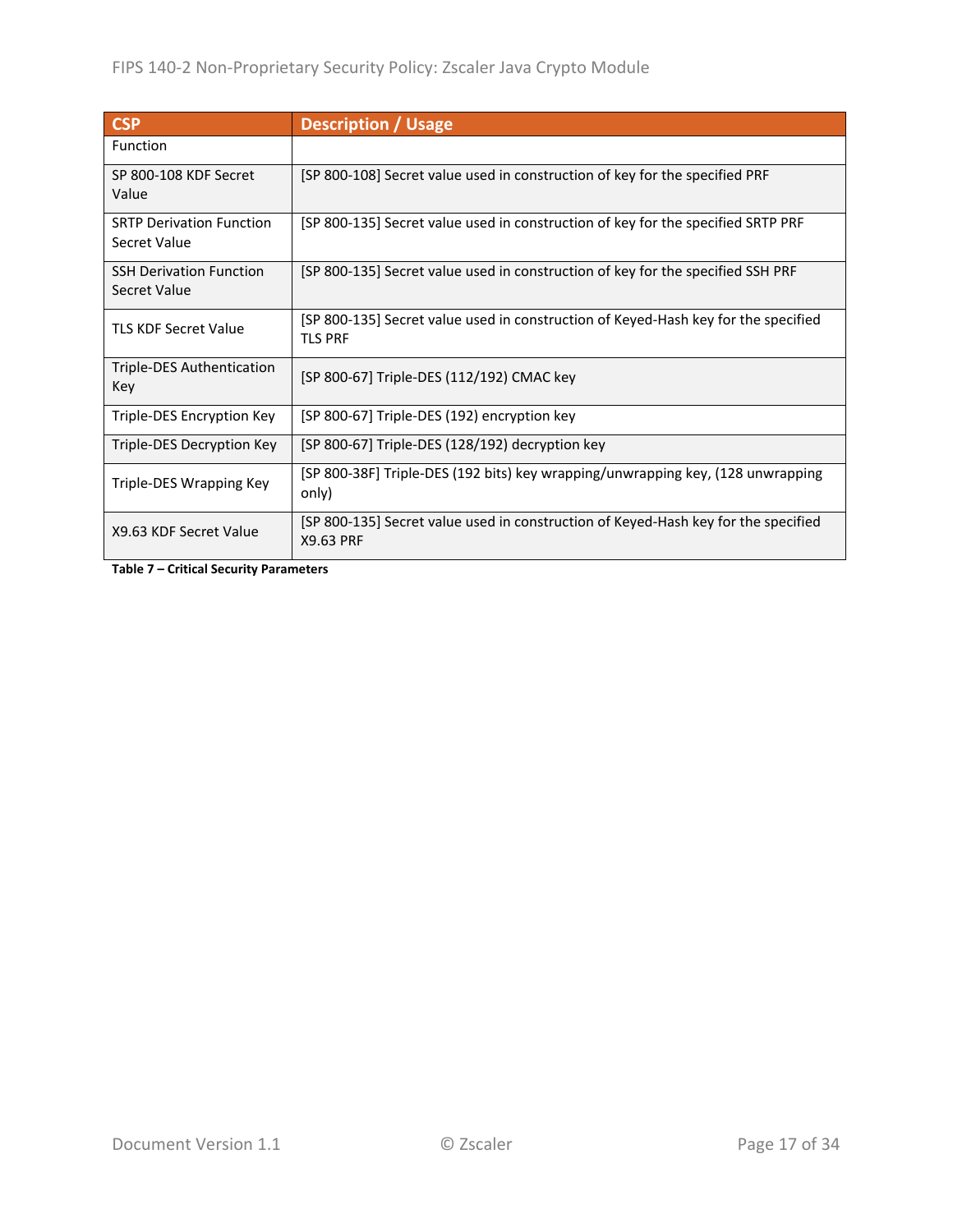## <span id="page-17-0"></span>**2.2.2 Public Keys**

The table below provides a complete list of the public keys used within the module:

| <b>Public Key</b>           | <b>Description / Usage</b>                                                             |
|-----------------------------|----------------------------------------------------------------------------------------|
| DH Agreement Key            | [SP 800-56A-rev2] Diffie-Hellman (>= 2048) public key agreement key                    |
| <b>DSA Verification Key</b> | [FIPS 186-4] DSA (1024/2048/3072) signature verification key                           |
| EC Agreement Key            | [SP 800-56A-rev2] EC (All NIST defined B, K, and P curves) public key agreement<br>key |
| <b>EC Verification Key</b>  | [FIPS 186-4] ECDSA (All NIST defined B, K, and P curves) signature verification key    |
| RSA Key Transport Key       | [SP 800-56B] RSA (>=2048) key transport (encryption) key                               |
| <b>RSA Verification Key</b> | [FIPS 186-4] RSA (>= 1024) signature verification key                                  |

**Table 8 – Public Keys**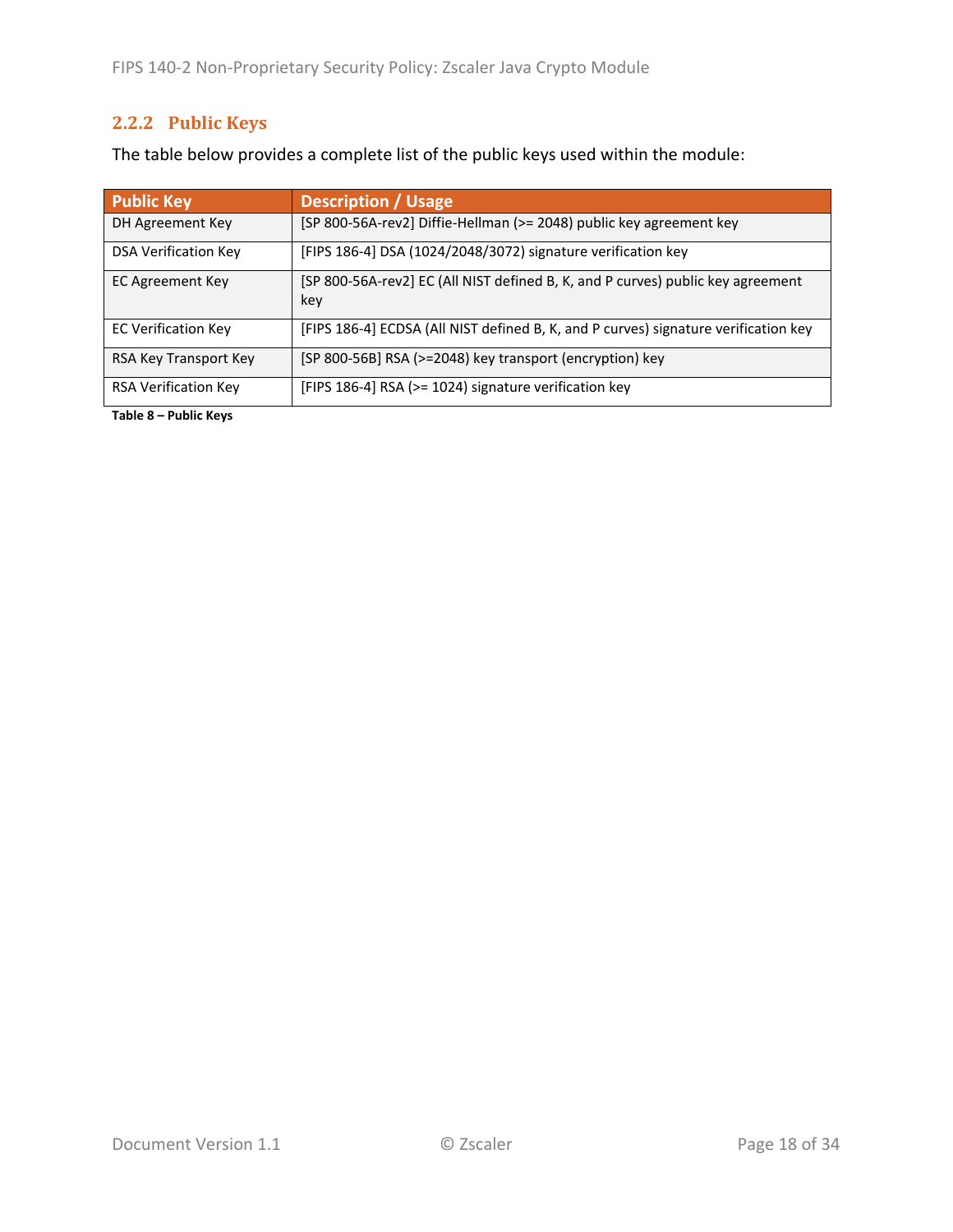FIPS 140-2 Non-Proprietary Security Policy: Zscaler Java Crypto Module

## <span id="page-18-0"></span>**2.3 Module Interfaces**



The figure below shows the module's physical and logical block diagram:

<span id="page-18-1"></span>

The interfaces (ports) for the physical boundary include the Data/power port, WIFI / BT Transceiver, RF Transceiver, and LCD. When operational, the module does not transmit any information across these physical ports because it is a software cryptographic module. Therefore, the module's interfaces are purely logical and are provided through the Application Programming Interface (API) that a calling daemon can operate. The logical interfaces expose services that applications directly call, and the API provides functions that may be called by a referencing application (see Section [2.4](#page-19-0) – [Roles, Services, and Authentication](#page-19-0) for the list of available functions). The module distinguishes between logical interfaces by logically separating the information according to the defined API.

The API provided by the module is mapped onto the FIPS 140- 2 logical interfaces: data input, data output, control input, and status output. Each of the FIPS 140- 2 logical interfaces relates to the module's callable interface, as follows: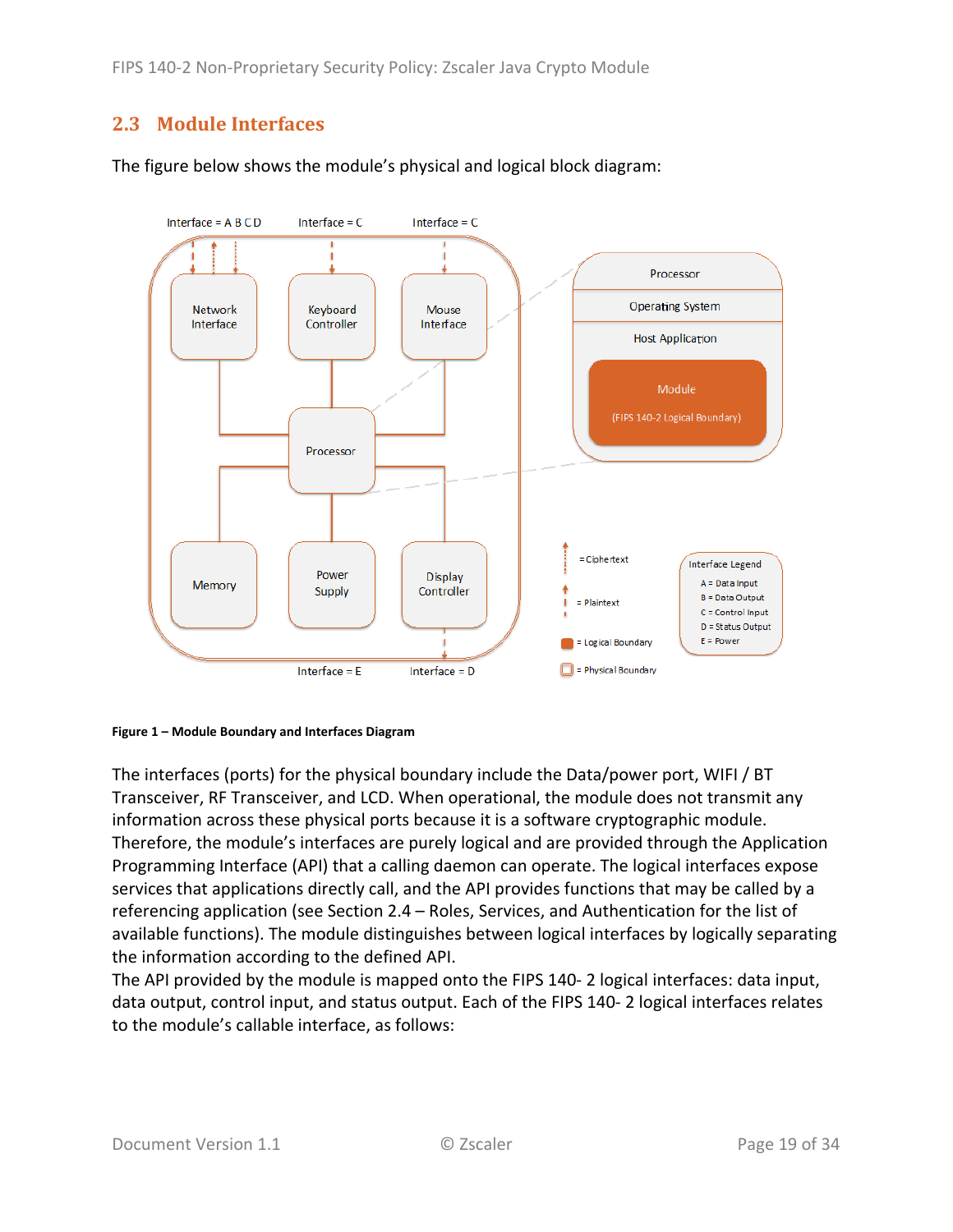| <b>FIPS 140-2</b><br><b>Interface</b> | <b>Logical Interface</b>                                                                                                                            | <b>Module Physical Interface</b>         |
|---------------------------------------|-----------------------------------------------------------------------------------------------------------------------------------------------------|------------------------------------------|
| Data Input                            | API input parameters - plaintext and/or<br>ciphertext data                                                                                          | Network Interface                        |
| Data Output                           | API output parameters and return values<br>- plaintext and/or ciphertext data                                                                       | Network Interface                        |
| Control Input                         | API method calls- method calls, or input<br>parameters, that specify commands<br>and/or control data used to control the<br>operation of the module | Keyboard Interface, Mouse<br>Interface   |
| <b>Status Output</b>                  | API output parameters and return/error<br>codes that provide status information<br>used to indicate the state of the module                         | Display Controller, Network<br>Interface |
| Power                                 | None                                                                                                                                                | Power Supply                             |

**Table 9 – Logical Interface / Physical Interface Mapping**

As shown in Figure 1 – [Module Boundary and Interfaces Diagram](#page-18-1) and [Table 11](#page-21-0) – Module Services, Roles, [and Descriptions,](#page-21-0) the output data path is provided by the data interfaces and is logically disconnected from processes performing key generation or zeroization. No key information will be output through the data output interface when the module zeroizes keys.

### <span id="page-19-0"></span>**2.4 Roles, Services, and Authentication**

#### <span id="page-19-1"></span>**2.4.1 Assumption of Roles**

The module supports two distinct operator roles, User and Crypto Officer (CO). The cryptographic module implicitly maps the two roles to the services. A user is considered the owner of the thread that instantiates the module and, therefore, only one concurrent user is allowed.

The module does not support a Maintenance role or bypass capability. The module does not support authentication.

| <b>Role</b> | <b>Role Description</b>                       | <b>Authentication Type</b> |
|-------------|-----------------------------------------------|----------------------------|
| CO          | Crypto Officer – Powers on and off the module | $N/A -$ Authentication is  |
|             |                                               | not a requirement for      |
|             |                                               | Level 1                    |
| User        | User - The user of the complete API           | $N/A -$ Authentication is  |
|             |                                               | not a requirement for      |
|             |                                               | Level 1                    |

<span id="page-19-2"></span>**Table 10 – Description of Roles**

#### **2.4.2 Services**

All services implemented by the module are listed in Table 11 – Module [Services, Roles,](#page-21-0) and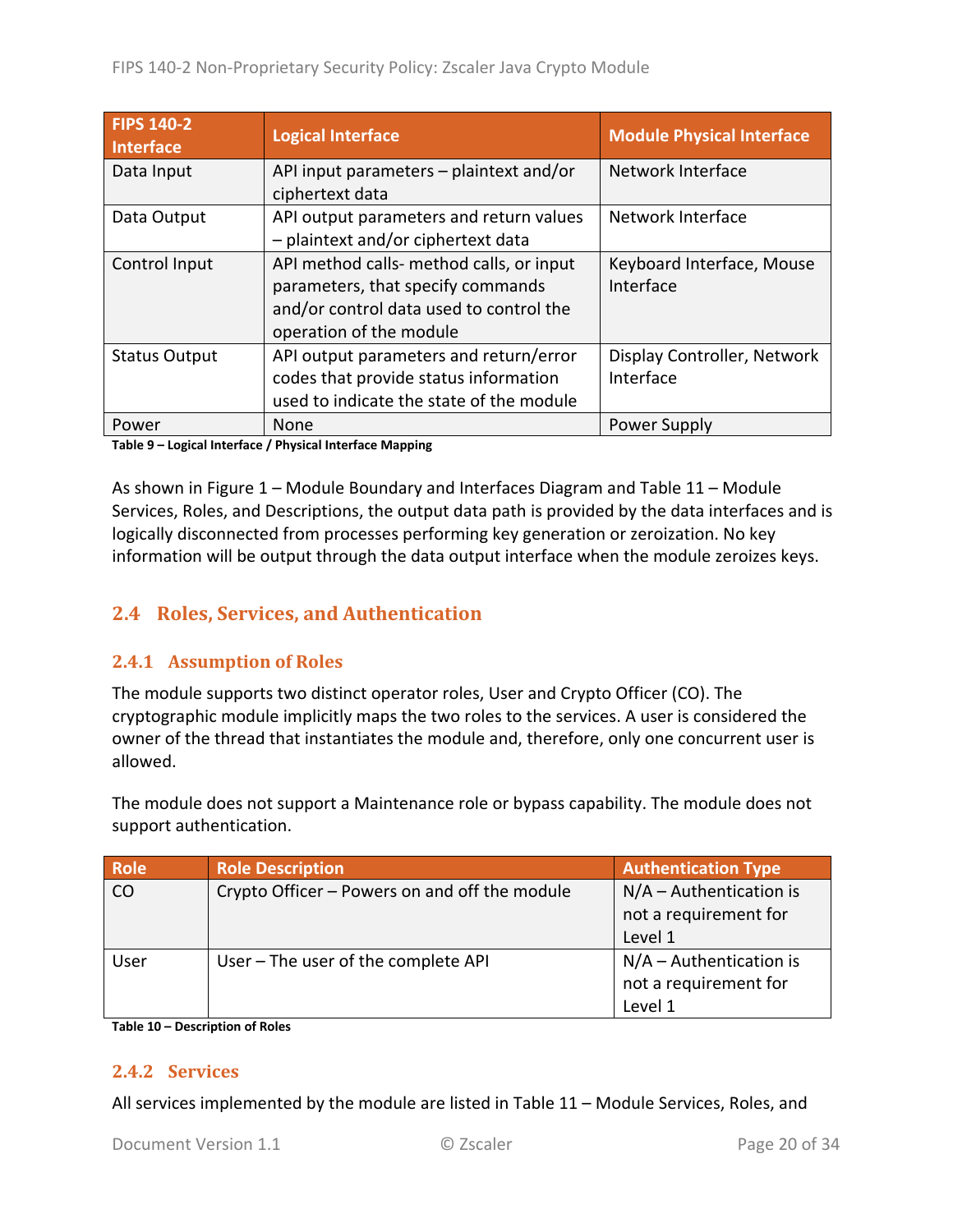[Descriptions.](#page-21-0) The second column provides a description of each service and availability to the Crypto Officer and User, in columns 3 and 4, respectively.

| <b>Service</b>                                       | <b>Description</b>                                                                                                                                                                                          | C<br>O | U<br>e<br>r  |
|------------------------------------------------------|-------------------------------------------------------------------------------------------------------------------------------------------------------------------------------------------------------------|--------|--------------|
| Initialize Module and<br>Run Self-Tests on<br>Demand | The JRE will call the static constructor for self-tests on module<br>initialization.                                                                                                                        | X      |              |
| <b>Show Status</b>                                   | A user can call <i>FipsStatus.IsReady()</i> at any time to determine if<br>the module is ready.<br>CryptoServicesRegistrar.IsInApprovedOnlyMode() can be called<br>to determine the FIPS mode of operation. |        | X            |
| Zeroize / Power-off                                  | The module uses the JVM garbage collector on thread<br>termination.                                                                                                                                         |        | X            |
| Data Encryption                                      | Used to encrypt data.                                                                                                                                                                                       |        | X            |
| Data Decryption                                      | Used to decrypt data.                                                                                                                                                                                       |        | X            |
| <b>MAC Calculation</b>                               | Used to calculate data integrity codes with CMAC.                                                                                                                                                           |        | X            |
| Signature<br>Authentication                          | Used to generate signatures (DSA, ECDSA, RSA).                                                                                                                                                              |        | X.           |
| Signature<br>Verification                            | Used to verify digital signatures.                                                                                                                                                                          |        | X.           |
| DRBG (SP800-90A)<br>output                           | Used for random number, IV and key generation.                                                                                                                                                              |        | X            |
| <b>Message Hashing</b>                               | Used to generate a SHA-1, SHA-2, or SHA-3 message digest,<br>SHAKE output.                                                                                                                                  |        | X            |
| Keyed Message<br>Hashing                             | Used to calculate data integrity codes with HMAC.                                                                                                                                                           |        | X            |
| <b>TLS Key Derivation</b><br>Function                | (secret input) (outputs secret) Used to calculate a value suitable<br>to be used for a master secret in TLS from a pre-master secret<br>and additional input.                                               |        | X            |
| SP 800-108 KDF                                       | (secret input) (outputs secret) Used to calculate a value suitable<br>to be used for a secret key from an input secret and additional<br>input.                                                             |        | $\mathsf{X}$ |
| <b>SSH Derivation</b><br>Function                    | (secret input) (outputs secret) Used to calculate a value suitable<br>to be used for a secret key from an input secret and additional<br>input.                                                             |        | X            |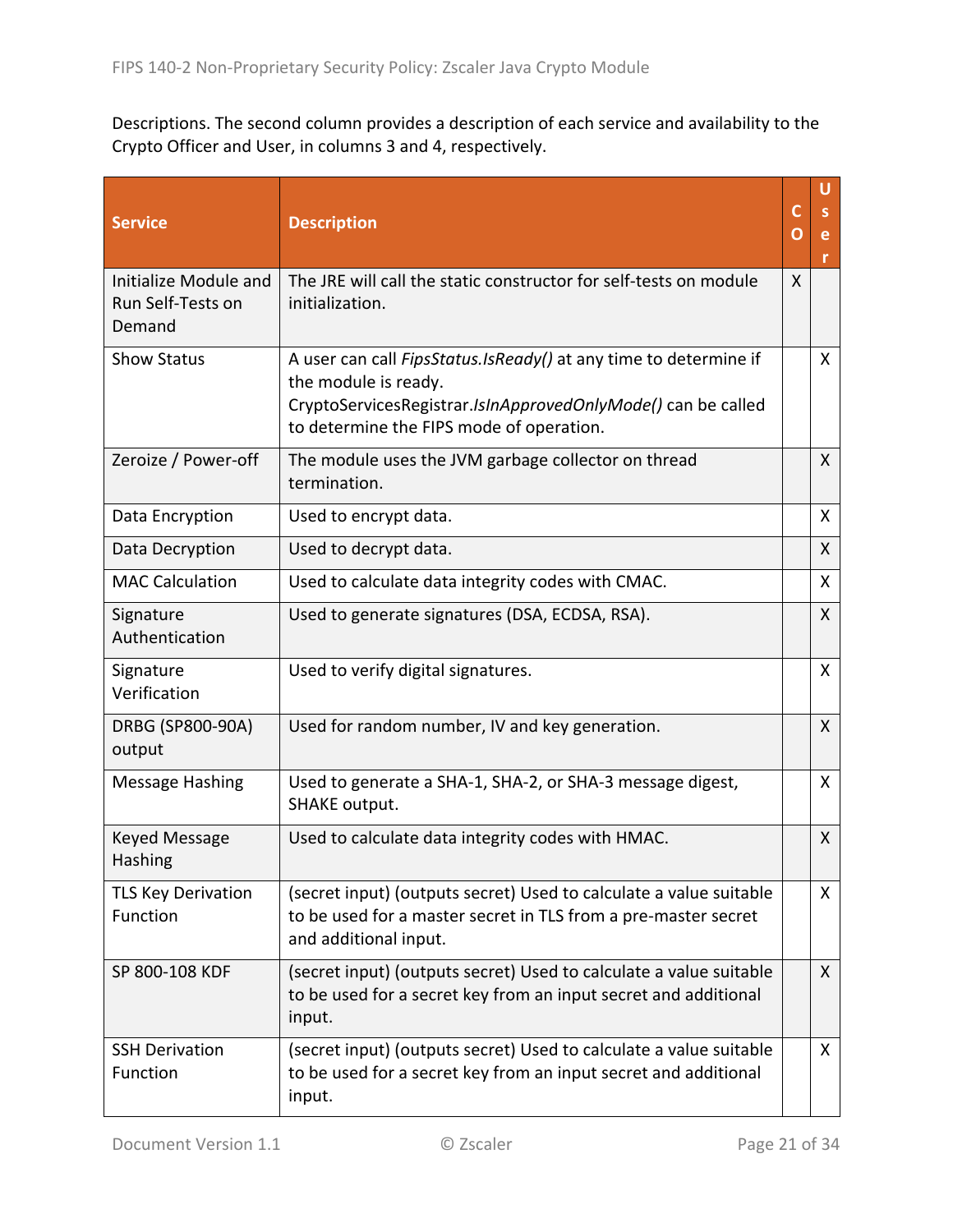| <b>Service</b>                                                 | <b>Description</b>                                                                                                                              | C<br>O | U<br>e<br>r  |
|----------------------------------------------------------------|-------------------------------------------------------------------------------------------------------------------------------------------------|--------|--------------|
| X9.63 Derivation<br>Function                                   | (secret input) (outputs secret) Used to calculate a value suitable<br>to be used for a secret key from an input secret and additional<br>input. |        | $\mathsf{X}$ |
| SP 800-56A-rev2<br>Concatenation<br><b>Derivation Function</b> | (secret input) (outputs secret) Used to calculate a value suitable<br>to be used for a secret key from an input secret and additional<br>input. |        | X            |
| <b>IKEv2 Derivation</b><br>Function                            | (secret input) (outputs secret) Used to calculate a value suitable<br>to be used for a secret key from an input secret and additional<br>input. |        | $\mathsf{X}$ |
| <b>SRTP Derivation</b><br>Function                             | (secret input) (outputs secret) Used to calculate a value suitable<br>to be used for a secret key from an input secret and additional<br>input. |        | X            |
| <b>PBKDF</b>                                                   | (secret input) (outputs secret) Used to generate a key using an<br>encoding of a password and an additional function such as a<br>message hash. |        | $\mathsf{X}$ |
| Key Agreement<br><b>Schemes</b>                                | Used to calculate key agreement values (SP 800-56A, Diffie-<br>Hellman).                                                                        |        | X            |
| <b>Key Wrapping</b>                                            | Used to encrypt a key value. (RSA, AES, Triple-DES)                                                                                             |        | $\mathsf{X}$ |
| <b>Key Unwrapping</b>                                          | Used to decrypt a key value. (RSA, AES, Triple-DES)                                                                                             |        | X            |
| <b>NDRNG Callback</b>                                          | Gathers entropy in a passive manner from a user-provided<br>function.                                                                           |        | X            |
| Utility                                                        | Miscellaneous utility functions, does not access CSPs.                                                                                          |        | X            |

<span id="page-21-0"></span>**Table 11 – Module Services, Roles, and Descriptions**

Note: The module services are the same in the approved and non-approved modes of operation. The only difference is the function(s) used (approved/allowed or non-approved/nonallowed).

Services in the module are accessed via the public APIs of the Jar file. The ability of a thread to invoke non-approved services depends on whether it has been registered with the module as approved mode only. In approved only mode no non-approved services are accessible. In the presence of a Java SecurityManager approved mode services specific to a context, such as DSA and ECDSA for use in TLS, require specific permissions to be configured in the JVM configuration by the Cryptographic Officer or User.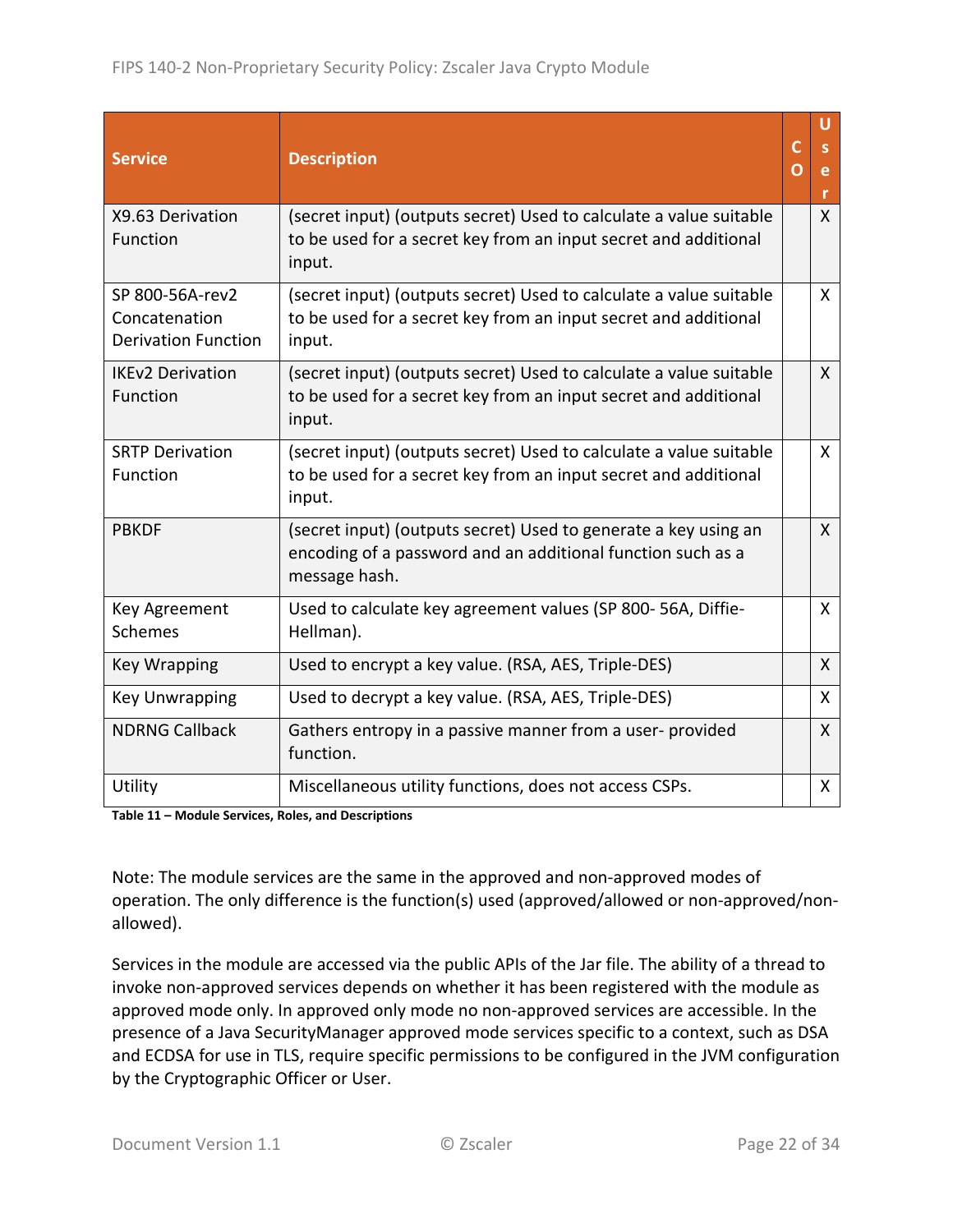In the absence of a Java SecurityManager specific services related to protocols such as TLS are available, however must only be used in relation to those protocols.

Table 12 – [CSP Access Rights within Services](#page-24-2) defines the relationship between access to CSPs and the different module services. The modes of access shown in the table are defined as:

**G** = Generate: The module generates the CSP.

**R** = Read: The module reads the CSP. The read access is typically performed before the module uses the CSP.

**E** = Execute: The module executes using the CSP.

**W** = Write: The module writes the CSP. The write access is typically performed after a CSP is imported into the module, when the module generates a CSP, or when the module overwrites an existing CSP.

**Z** = Zeroize: The module zeroizes the CSP.

|                                                      |                 | <b>CSPs</b> |                  |                 |                         |                   |                  |                             |                 |                    |
|------------------------------------------------------|-----------------|-------------|------------------|-----------------|-------------------------|-------------------|------------------|-----------------------------|-----------------|--------------------|
| <b>Service</b>                                       | <b>AES Keys</b> | DH Keys     | <b>DRBG Keys</b> | <b>DSA Keys</b> | Agreement<br>Kev<br>FC. | <b>ECDSA Keys</b> | <b>HMAC Keys</b> | <b>KDF Secret</b><br>Values | <b>RSA Keys</b> | Triple-DES<br>Keys |
| Initialize Module and<br>Run Self-Tests on<br>Demand |                 |             |                  |                 |                         |                   |                  |                             |                 |                    |
| <b>Show Status</b>                                   |                 |             |                  |                 |                         |                   |                  |                             |                 |                    |
| Zeroize / Power-off                                  | Z               | Z           | Z                | $\mathsf Z$     | Z                       | Z                 | Z                |                             | $\mathsf Z$     | Z                  |
| Data Encryption                                      | $\mathsf{R}$    |             |                  |                 |                         |                   |                  |                             |                 | ${\sf R}$          |
| Data Decryption                                      | $\mathsf{R}$    |             |                  |                 |                         |                   |                  |                             |                 | $\mathsf R$        |
| <b>MAC Calculation</b>                               | $\mathsf R$     |             |                  |                 |                         |                   | $\mathsf R$      |                             |                 | $\mathsf{R}$       |
| Signature<br>Authentication                          |                 |             |                  | $\mathsf R$     |                         | $\mathsf{R}$      |                  |                             | $\mathsf R$     |                    |
| Signature<br>Verification                            |                 |             |                  | R               |                         | $\mathsf{R}$      |                  |                             | $\mathsf R$     |                    |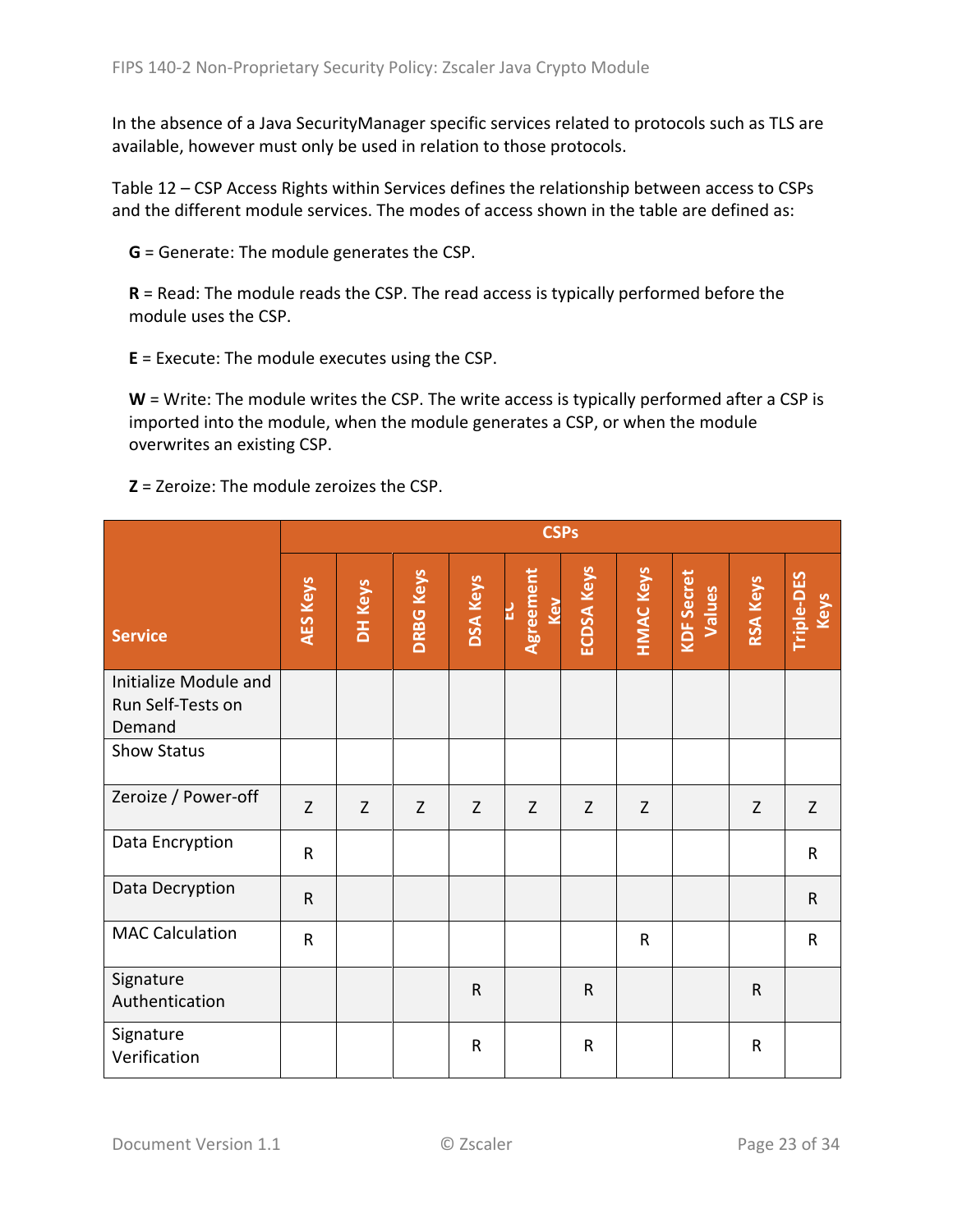|                                                                | <b>CSPs</b>     |              |                  |                 |                               |                   |                  |                             |                 |                    |
|----------------------------------------------------------------|-----------------|--------------|------------------|-----------------|-------------------------------|-------------------|------------------|-----------------------------|-----------------|--------------------|
| <b>Service</b>                                                 | <b>AES Keys</b> | DH Keys      | <b>DRBG Keys</b> | <b>DSA Keys</b> | <b>Agreement</b><br>Kev<br>בט | <b>ECDSA Keys</b> | <b>HMAC Keys</b> | <b>KDF Secret</b><br>Values | <b>RSA Keys</b> | Triple-DES<br>Keys |
| DRBG (SP800-90A)<br>output                                     | G               | G            | G, R             | G               | G                             | G                 | G                |                             | G               | G                  |
| Message Hashing                                                |                 |              |                  |                 |                               |                   |                  |                             |                 |                    |
| Keyed Message<br>Hashing                                       |                 |              |                  |                 |                               |                   | $\mathsf R$      |                             |                 |                    |
| <b>TLS Key Derivation</b><br>Function                          |                 |              |                  |                 |                               |                   |                  | $\mathsf R$                 |                 |                    |
| SP 800-108 KDF                                                 |                 |              |                  |                 |                               |                   |                  | $\mathsf{R}$                |                 |                    |
| <b>SSH Derivation</b><br>Function                              |                 |              |                  |                 |                               |                   |                  | R                           |                 |                    |
| X9.63 Derivation<br>Function                                   |                 |              |                  |                 |                               |                   |                  | ${\sf R}$                   |                 |                    |
| SP 800-56A-rev2<br>Concatenation<br><b>Derivation Function</b> |                 |              |                  |                 |                               |                   |                  | $\sf R$                     |                 |                    |
| <b>IKEv2 Derivation</b><br>Function                            |                 |              |                  |                 |                               |                   |                  | $\mathsf R$                 |                 |                    |
| <b>SRTP Derivation</b><br>Function                             |                 |              |                  |                 |                               |                   |                  | R                           |                 |                    |
| <b>PBKDF</b>                                                   |                 |              |                  |                 |                               |                   | G, R             |                             |                 |                    |
| Key Agreement<br>Schemes                                       | G               | $\mathsf{R}$ |                  |                 | $\mathsf R$                   |                   | $\mathsf{R}$     |                             | $\mathsf R$     | G                  |
| Key<br>Wrapping/Transport<br>(RSA, AES,<br>Triple-DES)         | $\mathsf R$     |              |                  |                 |                               |                   | $\mathsf R$      |                             | $\mathsf{R}$    | $\mathsf R$        |
| <b>Key Unwrapping</b><br>(RSA, AES,<br>Triple-DES)             | ${\sf R}$       |              |                  |                 |                               |                   | $\mathsf R$      |                             | $\mathsf R$     | ${\sf R}$          |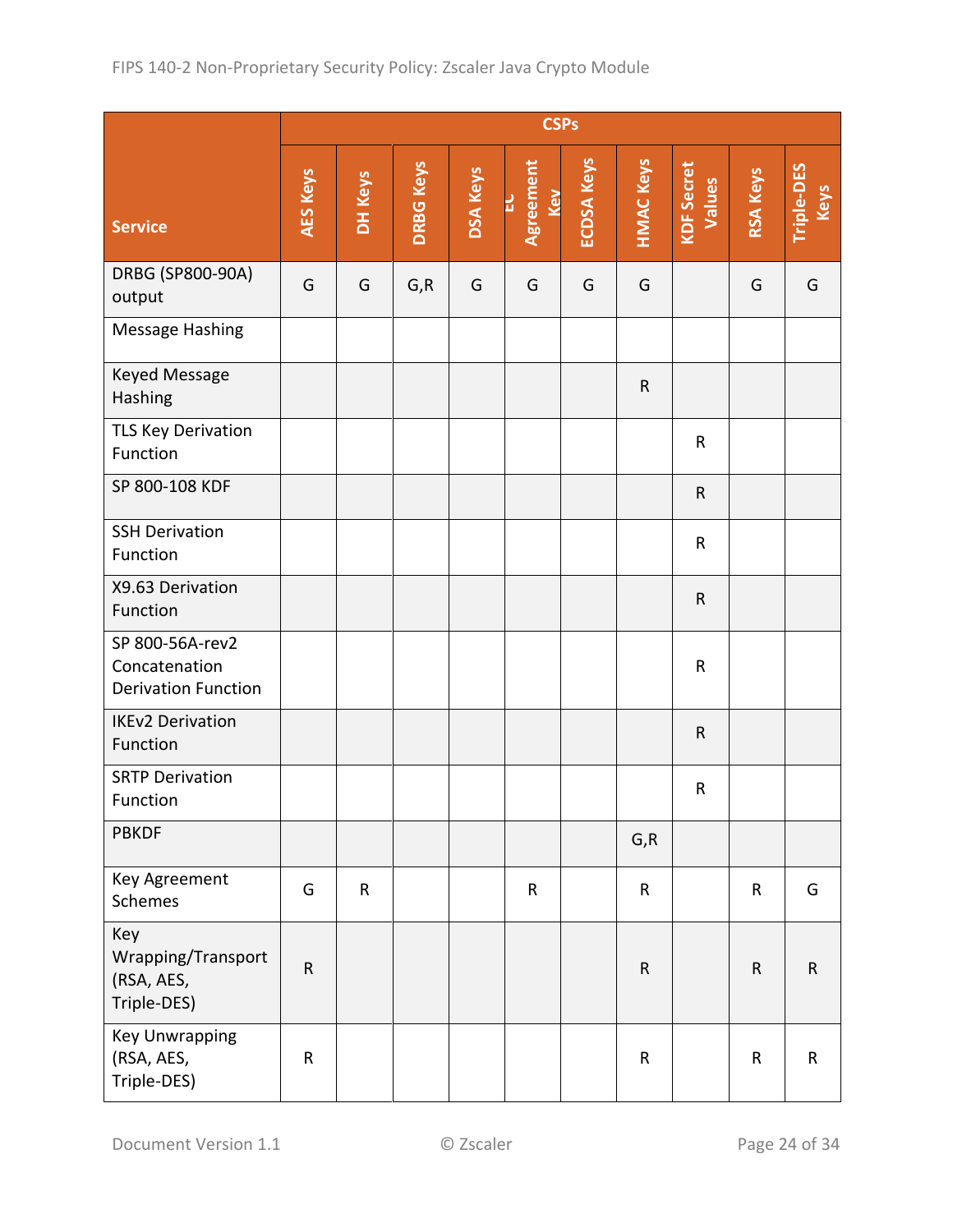|                       |                 | <b>CSPs</b> |                     |                    |                  |               |                  |                                    |                    |                    |
|-----------------------|-----------------|-------------|---------------------|--------------------|------------------|---------------|------------------|------------------------------------|--------------------|--------------------|
| <b>Service</b>        | <b>AES Keys</b> | DH Keys     | Keys<br><b>DRBG</b> | Keys<br><b>DSA</b> | Agreement<br>Kev | Keys<br>ECDSA | <b>HMAC Keys</b> | Secret<br><b>Values</b><br>ய<br>ΙŠ | Keys<br><b>RSA</b> | Triple-DES<br>Keys |
| <b>NDRNG Callback</b> |                 |             | G                   |                    |                  |               |                  |                                    |                    |                    |
| Utility               |                 |             |                     |                    |                  |               |                  |                                    |                    |                    |

<span id="page-24-2"></span><span id="page-24-0"></span>**Table 12 – CSP Access Rights within Services**

## **2.5 Physical Security**

<span id="page-24-1"></span>The module is a software-only module and does not have physical security mechanisms.

### **2.6 Operational Environment**

The module operates in a modifiable operational environment under the FIPS 140-2 definitions.

The module runs on a GPC running one of the operating systems specified in the approved operational environment list in this section. Each approved operating system manages processes and threads in a logically separated manner. The module's user is considered the owner of the calling application that instantiates the module within the process space of the Java Virtual Machine.

The module optionally uses the Java Security Manager, and starts in FIPS-approved mode by default when used with the Java Security Manager. When the Module is not used within the context of the Java Security Manager, it will start by default in the non-FIPS-approved mode.

The module was tested on the following platforms:

• CentOS 6 and OpenJDK 1.7 running on HP ProLiant DL360 G7 Server

The cryptographic module is also supported on the following operating environments for which operational testing and algorithm testing was not performed:

- Windows 2008 and 2008 R2, 7, 2012 R2, 8, 2016, 10 (and newer)
- Redhat 5, 6 and 7 (and newer)
- CentOs 5, 6 and 7 (and newer)
- FreeBSD 10 (and newer)

Compliance is maintained for other versions of the respective operating system family where the binary is unchanged. No claim can be made as to the correct operation of the module or the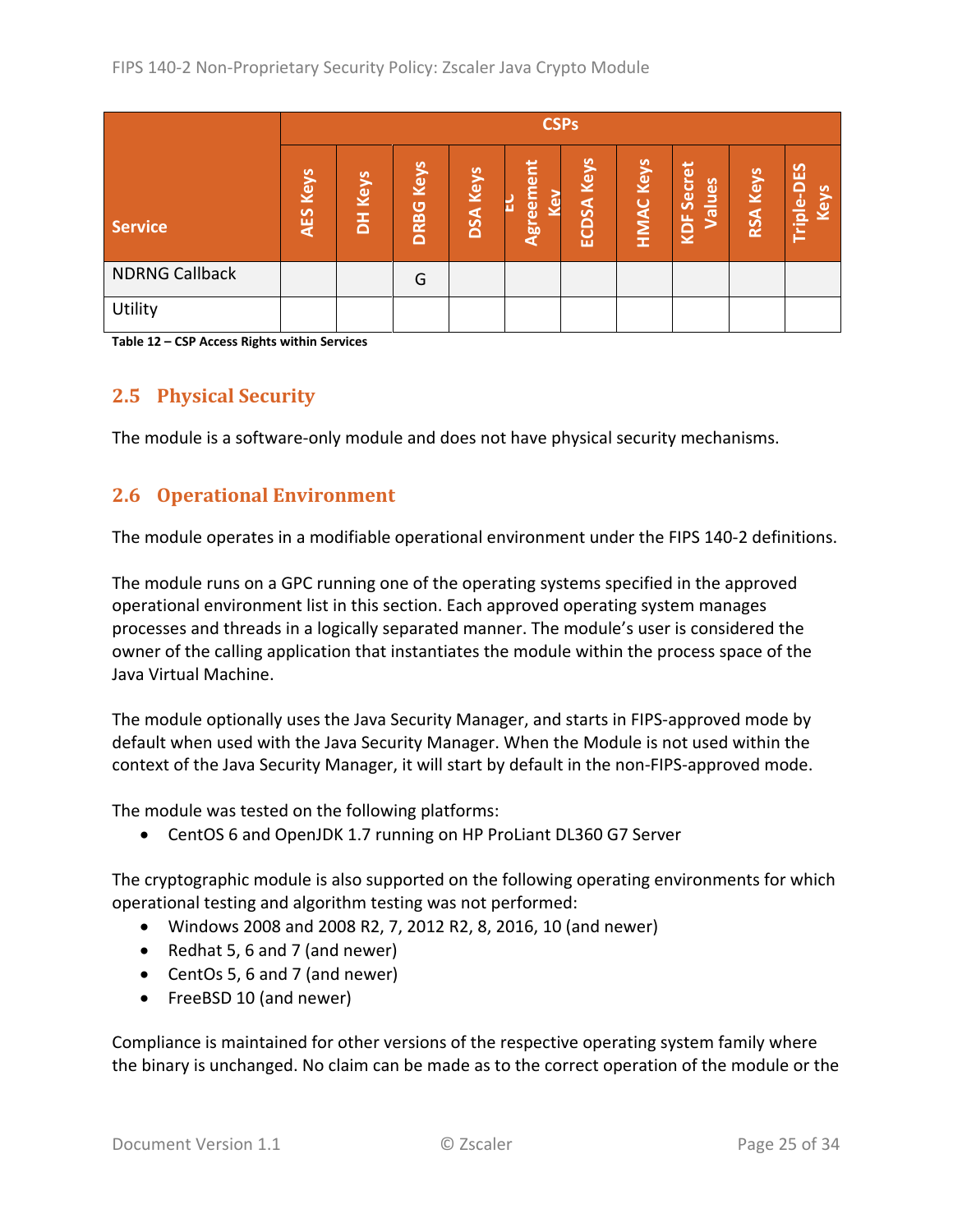security strengths of the generated keys when ported to an operational environment which is not listed on the validation certificate.

The GPC(s) used during testing met Federal Communications Commission (FCC) FCC Electromagnetic Interference (EMI) and Electromagnetic Compatibility (EMC) requirements for business use as defined by 47 Code of Federal Regulations, Part15, Subpart B. FIPS 140-2 validation compliance is maintained when the module is operated on other versions of the GPOS running in single user mode, assuming that the requirements outlined in NIST IG G.5 are met.

### <span id="page-25-0"></span>**2.6.1 Use of External RNG**

The module makes use of the JVM's configured SecureRandom entropy source to provide entropy when required. The module will request entropy as appropriate to the security strength and seeding configuration for the DRBG that is using it. In approved mode the minimum amount of entropy that would be requested is 112 bits with a larger minimum being set if the security strength of the operation requires it. The module will wait until the *SecureRandom.generateSeed()* returns the requested amount of entropy, blocking if necessary.

## <span id="page-25-1"></span>**2.7 Self-Tests**

Each time the module is powered up, it tests that the cryptographic algorithms still operate correctly and that sensitive data have not been damaged. Power-up self–tests are available on demand by power cycling the module.

On power-up or reset, the module performs the self-tests that are described in [Table 13](#page-26-0) – [Power-Up Self-Tests.](#page-26-0) All KATs must be completed successfully prior to any other use of cryptography by the module. If one of the KATs fails, the module enters the Self-Test Failure error state. The module will output a detailed error message when *FipsStatus.isReady()* is called. The error state can only be cleared by reloading the module and calling *FipsStatus.isReady()* again to confirm successful completion of the KATs.

| <b>Test Target</b>       | <b>Description</b>                                                |
|--------------------------|-------------------------------------------------------------------|
| Software Integrity Check | HMAC-SHA256                                                       |
| <b>AES</b>               | KATs: Encryption, Decryption<br>Modes: ECB<br>Key sizes: 128 bits |
| <b>CCM</b>               | <b>KATs: Generation, Verification</b><br>Key sizes: 128 bits      |

## <span id="page-25-2"></span>**2.7.1 Power-Up Self-Tests**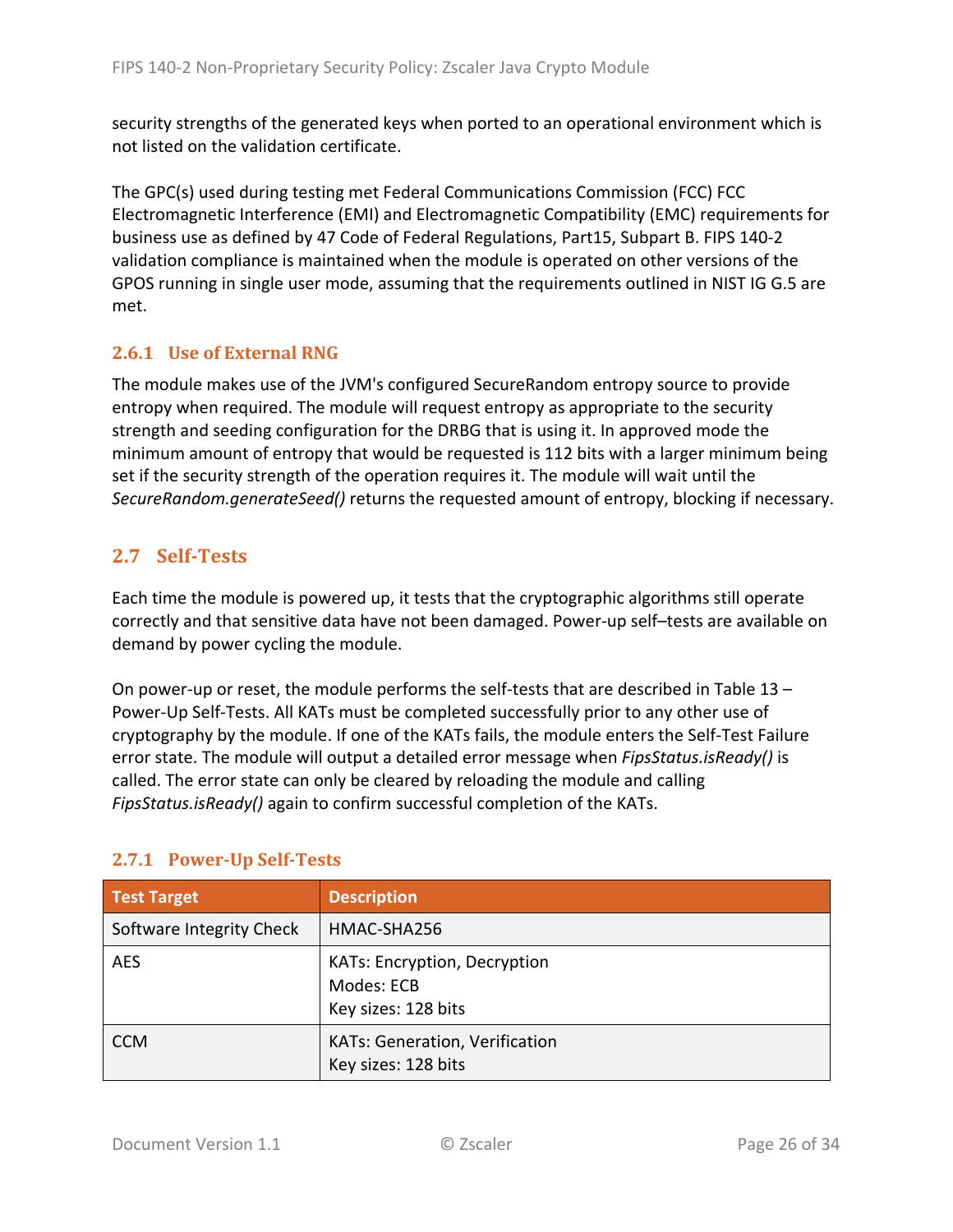| <b>Test Target</b>                   | <b>Description</b>                                                                                                                                                 |
|--------------------------------------|--------------------------------------------------------------------------------------------------------------------------------------------------------------------|
| AES-CMAC                             | KATs: Generation, Verification<br>Key sizes: AES with 128 bits                                                                                                     |
| <b>FFC KAS</b>                       | KATs: Per IG 9.6 - Primitive "Z" Computation Parameter<br>Sets/Key sizes: FB                                                                                       |
| <b>DRBG</b>                          | KATs: HASH DRBG, HMAC DRBG, CTR DRBG<br>Security Strengths: 256 bits                                                                                               |
| <b>DSA</b>                           | KAT: Signature Generation, Signature Verification<br>Key sizes: 2048 bits                                                                                          |
| <b>ECDSA</b>                         | KAT: Signature Generation, Signature Verification Curves/Key<br>sizes: P-256                                                                                       |
| GCM/GMAC                             | KATs: Generation, Verification<br>Key sizes: 128 bits                                                                                                              |
| <b>HMAC</b>                          | KATs: Generation, Verification<br>SHA sizes: SHA-1, SHA-224, SHA-256, SHA-384, SHA-512, SHA-<br>512/224, SHA-512/256                                               |
| <b>ECC KAS</b>                       | KATs: Per IG 9.6 - Primitive "Z" Computation<br>Parameter Sets/Key sizes: FB                                                                                       |
| <b>RSA</b>                           | KATs: Signature Generation, Signature Verification<br>Key sizes: 2048 bits                                                                                         |
| <b>SHS</b>                           | <b>KATs: Output Verification</b><br>SHA sizes: SHA-1, SHA-224, SHA-256, SHA-384, SHA-512, SHA-<br>512/224, SHA-512/256, SHA3-224, SHA3-256, SHA3-384, SHA3-<br>512 |
| Triple-DES                           | <b>KATs: Encryption, Decryption</b><br>Modes: TECB<br>Key sizes: 3-Key                                                                                             |
| Triple-DES-CMAC                      | KATs: Generation, Verification<br>Key sizes: 3-Key                                                                                                                 |
| Extendable-Output<br>functions (XOF) | <b>KATs: Output Verification</b><br>XOFs: SHAKE128, SHAKE256                                                                                                       |
| Key Agreement Using RSA              | KATs: SP 800-56B specific KATs per IG D.4<br>Key sizes: 2048 bits                                                                                                  |
| <b>Key Transport Using RSA</b>       | KATs: SP 800-56B specific KATs per IG D.4<br>Key sizes: 2048 bits                                                                                                  |

<span id="page-26-0"></span>**Table 13 – Power-Up Self-Tests**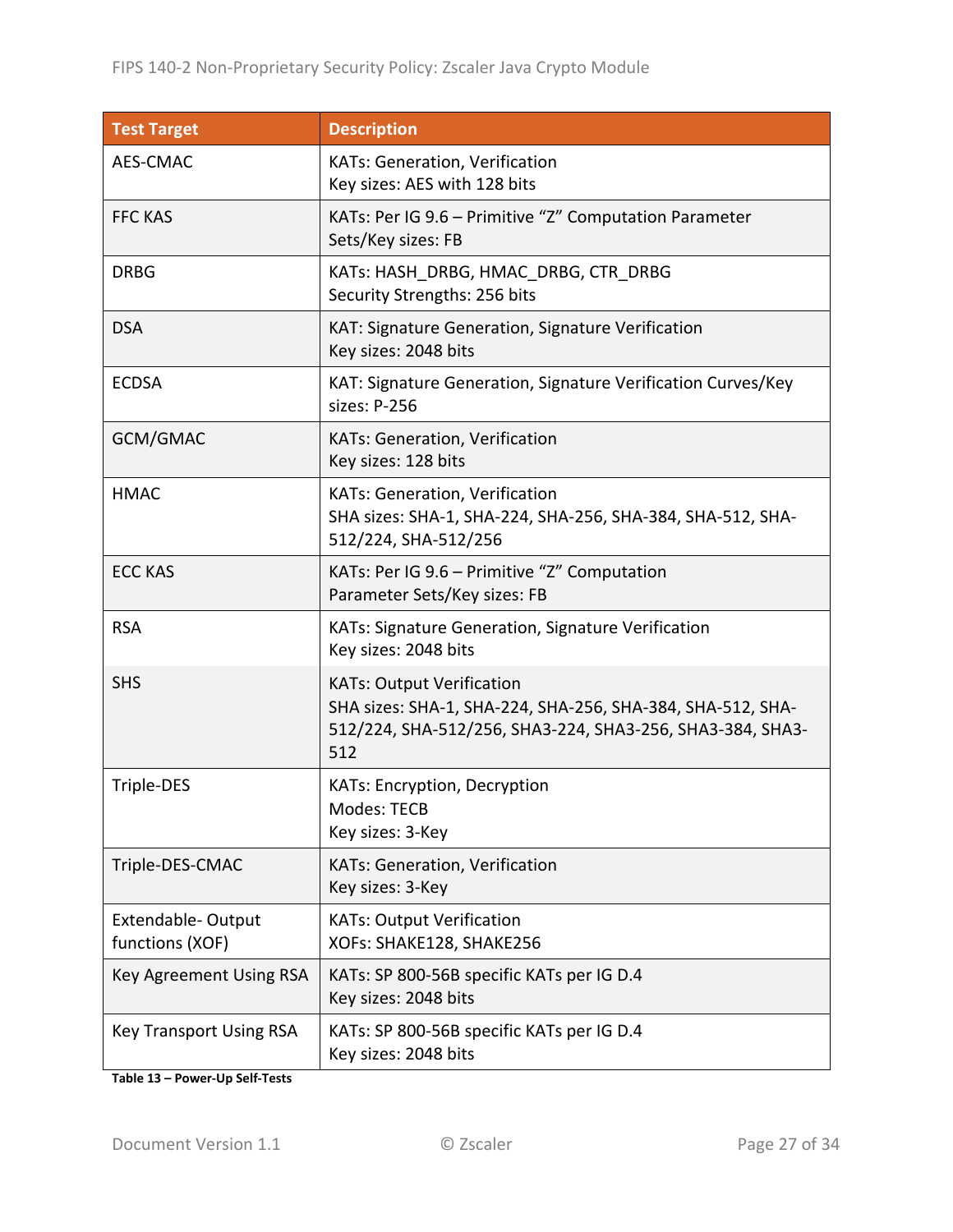### <span id="page-27-0"></span>**2.7.2 Conditional Self-Tests**

The module implements the following conditional self-tests upon key generation, or random number generation (respectively):

| <b>Test Target</b>        | <b>Description</b>                                     |
|---------------------------|--------------------------------------------------------|
| <b>NDRNG</b>              | NDRNG Continuous Test performed when a random          |
|                           | value is requested from the NDRNG.                     |
| DH                        | DH Pairwise Consistency Test performed on every DH     |
|                           | key pair generation.                                   |
| <b>DRBG</b>               | DRBG Continuous Test performed when a random value     |
|                           | is requested from the DRBG.                            |
| <b>DSA</b>                | DSA Pairwise Consistency Test performed on every DSA   |
|                           | key pair generation.                                   |
| <b>ECDSA</b>              | ECDSA Pairwise Consistency Test performed on every     |
|                           | EC key pair generation.                                |
| <b>RSA</b>                | RSA Pairwise Consistency Test performed on every RSA   |
|                           | key pair generation.                                   |
| <b>DRBG Health Checks</b> | Performed conditionally on DRBG, per SP 800-90A        |
|                           | Section 11.3. Required per IG C.1.                     |
| SP 800-56A Assurances     | Performed conditionally per SP 800-56A Sections 5.5.2, |
|                           | 5.6.2, and/or 5.6.3. Required per IG 9.6.              |

<span id="page-27-1"></span>**Table 14 – Conditional Self-Tests**

## **2.8 Mitigation of Other Attacks**

The Module implements basic protections to mitigate against timing based attacks against its internal implementations. There are two counter-measures used.

The first is Constant Time Comparisons, which protect the digest and integrity algorithms by strictly avoiding "fast fail" comparison of MACs, signatures, and digests so the time taken to compare a MAC, signature, or digest is constant regardless of whether the comparison passes or fails.

The second is made up of Numeric Blinding and decryption/signing verification which both protect the RSA algorithm.

Numeric Blinding prevents timing attacks against RSA decryption and signing by providing a random input into the operation which is subsequently eliminated when the result is produced. The random input makes it impossible for a third party observing the private key operation to attempt a timing attack on the operation as they do not have knowledge of the random input and consequently the time taken for the operation tells them nothing about the private value of the RSA key.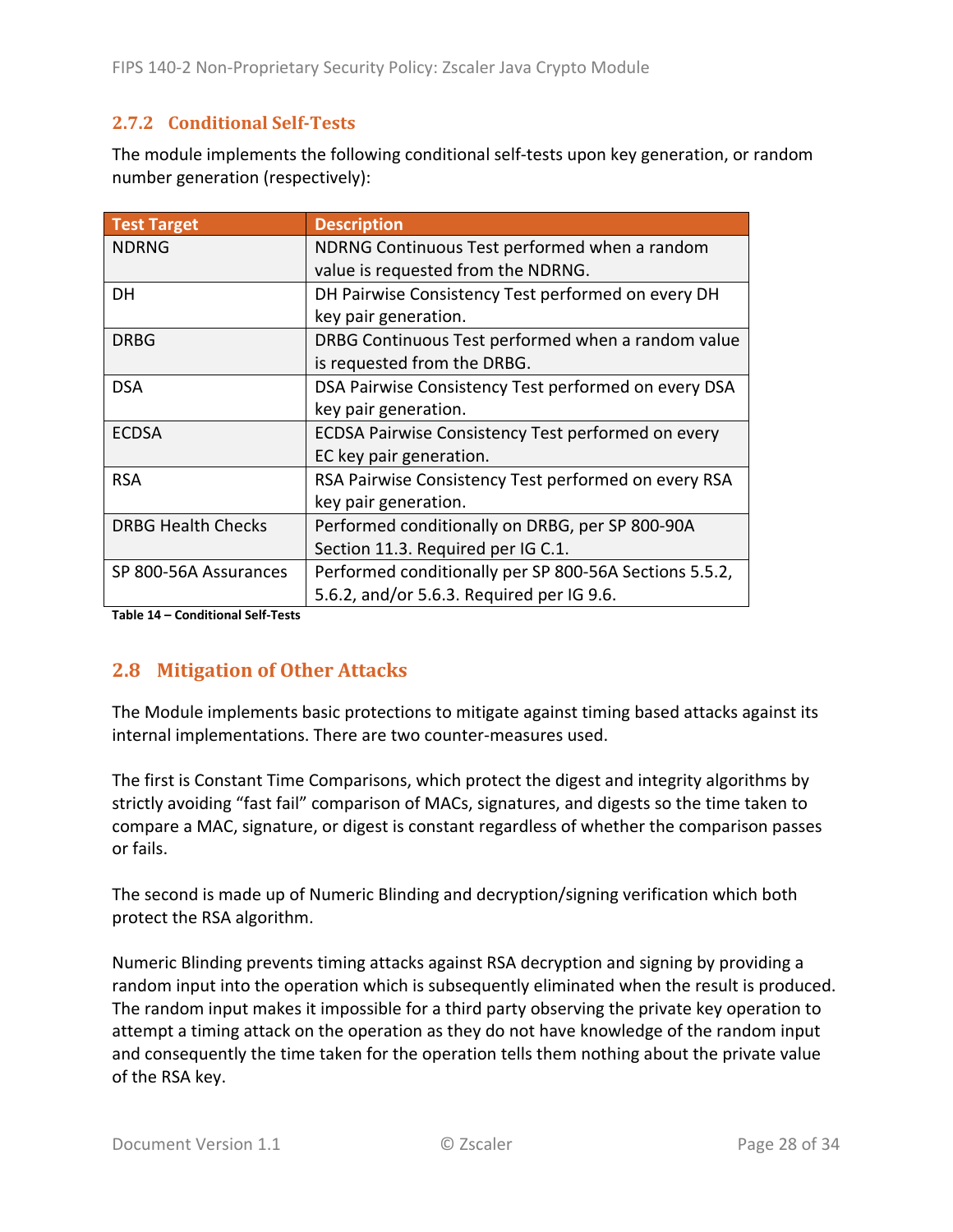Decryption/signing verification is carried out by calculating a primitive encryption or signature verification operation after a corresponding decryption or signing operation before the result of the decryption or signing operation is returned. The purpose of this is to protect against Lenstra's CRT attack by verifying the correctness the private key calculations involved. Lenstra's CRT attack takes advantage of undetected errors in the use of RSA private keys with CRT values and, if exploitable, can be used to discover the private value of the RSA key.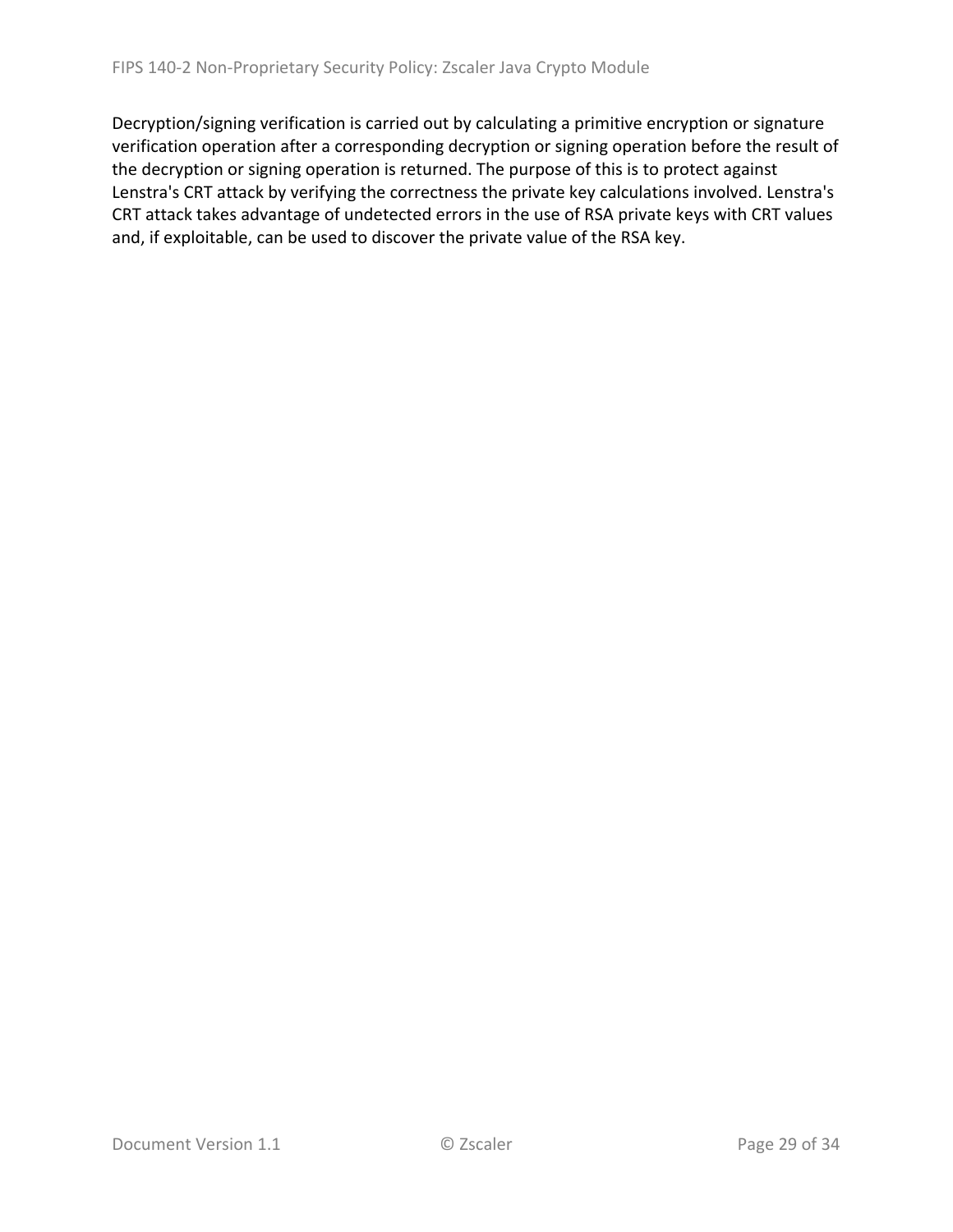# <span id="page-29-0"></span>**3 Security Rules and Guidance**

### <span id="page-29-1"></span>**3.1 Basic Enforcement**

The module design corresponds to the Module security rules. This section documents the security rules enforced by the cryptographic module to implement the security requirements of this FIPS 140-2 Level 1 module.

- 1. The module provides two distinct operator roles: User and Cryptographic Officer.
- 2. The module does not provide authentication.
- 3. The operator may command the module to perform the power up self-tests by cycling power or resetting the module.
- 4. Power-up self-tests do not require any operator action.
- 5. Data output is inhibited during key generation, self-tests, zeroization, and error states.
- 6. Status information does not contain CSPs or sensitive data that if misused could lead to a compromise of the module.
- 7. There are no restrictions on which keys or CSPs are zeroized by the zeroization service.
- 8. The module does not support concurrent operators.
- 9. The module does not have any external input/output devices used for entry/output of data.
- 10. The module does not enter or output plaintext CSPs from the module's physical boundary.
- <span id="page-29-4"></span>11. The module does not output intermediate key values.

#### <span id="page-29-2"></span>**3.1.1 Additional Enforcement with a Java SecurityManager**

In the presence of a Java SecurityManager approved mode services specific to a context, such as DSA and ECDSA for use in TLS, require specific policy permissions to be configured in the JVM configuration by the Cryptographic Officer or User. The SecurityManager can also be used to restrict the ability of particular code bases to examine CSPs. See Section [2.1.3](#page-6-0) Module Configuration for further advice on this.

In the absence of a Java SecurityManager specific services related to protocols such as TLS are available, however must only be used in relation to those protocols.

#### <span id="page-29-3"></span>**3.1.2 Basic Guidance**

The jar file representing the module needs to be installed in a JVM's class path in a manner appropriate to its use in applications running on the JVM.

Functionality in the module is provided in two ways. At the lowest level there are distinct classes that provide access to the FIPS approved and non-FIPS approved services provided by the module. A more abstract level of access can also be gained through the use of strings providing operation names passed into the module's Java cryptography provider through the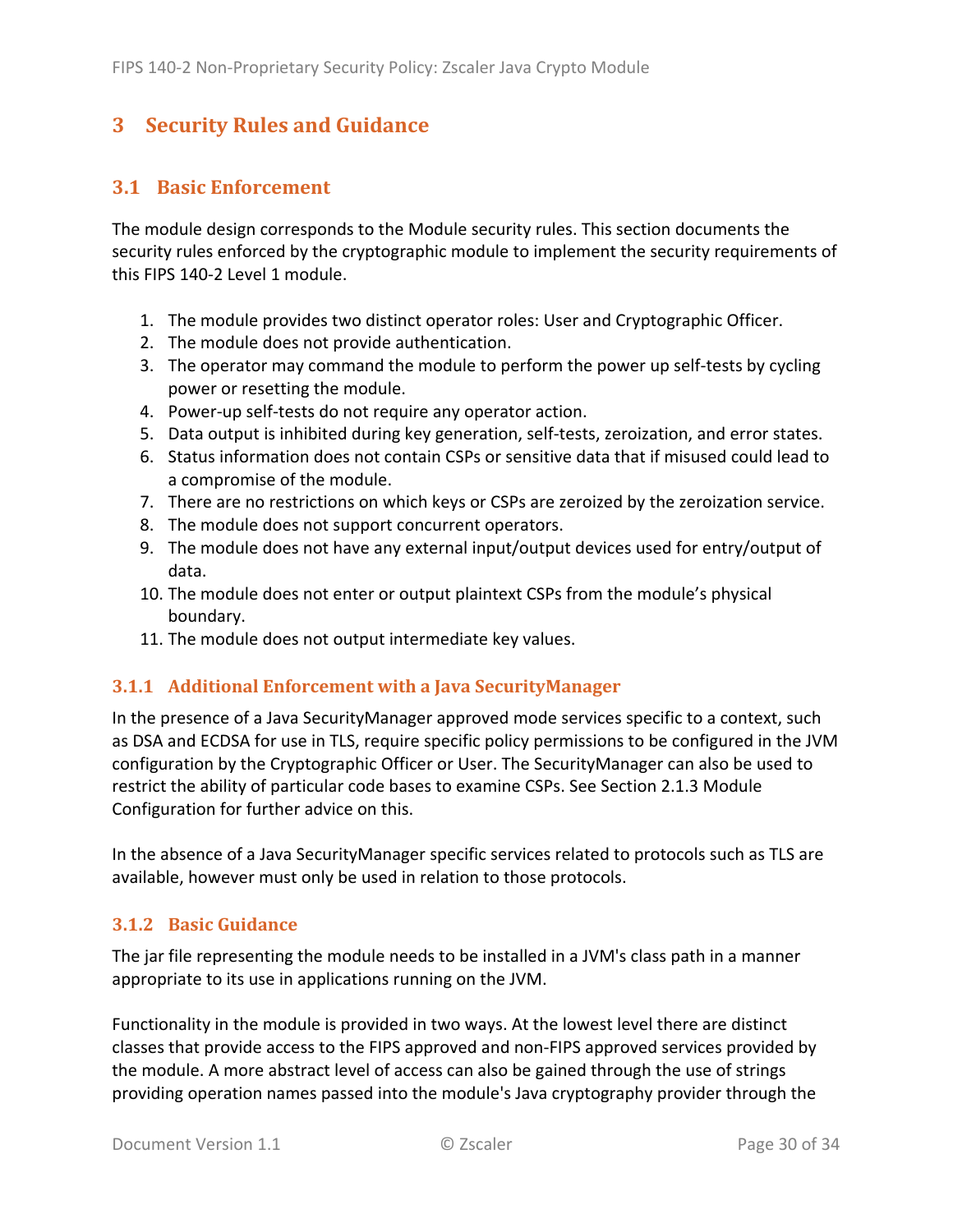APIs described in the Java Cryptography Architecture (JCA) and the Java Cryptography Extension (JCE).

When the module is being used in FIPS approved-only mode, classes providing implementations of algorithms which are not FIPS approved, or allowed, are explicitly disabled.

#### <span id="page-30-0"></span>**3.1.3 Enforcement and Guidance for GCM IVs**

IVs for GCM can be generated randomly, where an IV is not generated randomly the module supports the importing of GCM IVs.

In approved mode, when a GCM IV is generated randomly, the module enforces the use of an approved DRGB in line with Section 8.2.2 of SP 800-38D.

In approved mode, importing a GCM IV is non-conformant unless the source of the IV is also FIPS approved for GCM IV generation.

Per IG A.5, Section [2.2.1](#page-15-1) of this Security Policy also states that in the event module power is lost and restored the consuming application must ensure that any of its AES-GCM keys used for encryption or decryption are re-distributed.

#### <span id="page-30-1"></span>**3.1.4 Enforcement and Guidance for use of the Approved PBKDF**

In line with the requirements for SP 800-132, keys generated using the approved PBKDF must only be used for storage applications. Any other use of the approved PBKDF is non-conformant.

In approved mode the module enforces that any password used must encode to at least 14 bytes (112 bits) and that the salt is at least 16 bytes (128 bits) long. The iteration count associated with the PBKDF should be as large as practical.

As the module is a general purpose software module, it is not possible to anticipate all the levels of use for the PBKDF, however a user of the module should also note that a password should at least contain enough entropy to be unguessable and also contain enough entropy to reflect the security strength required for the key being generated. In the event a password encoding is simply based on ASCII a 14 byte password is unlikely to contain sufficient entropy for most purposes. Users are referred to Appendix A, "Security Considerations" of SP 800-132 for further information on password, salt, and iteration count selection.

#### <span id="page-30-2"></span>**3.1.5 Software Installation**

The module is provided directly to solution developers and is not available for direct download to the general public. The module and its host application are to be installed on an operating system specified in Section [2.6](#page-24-1) or one where portability is maintained.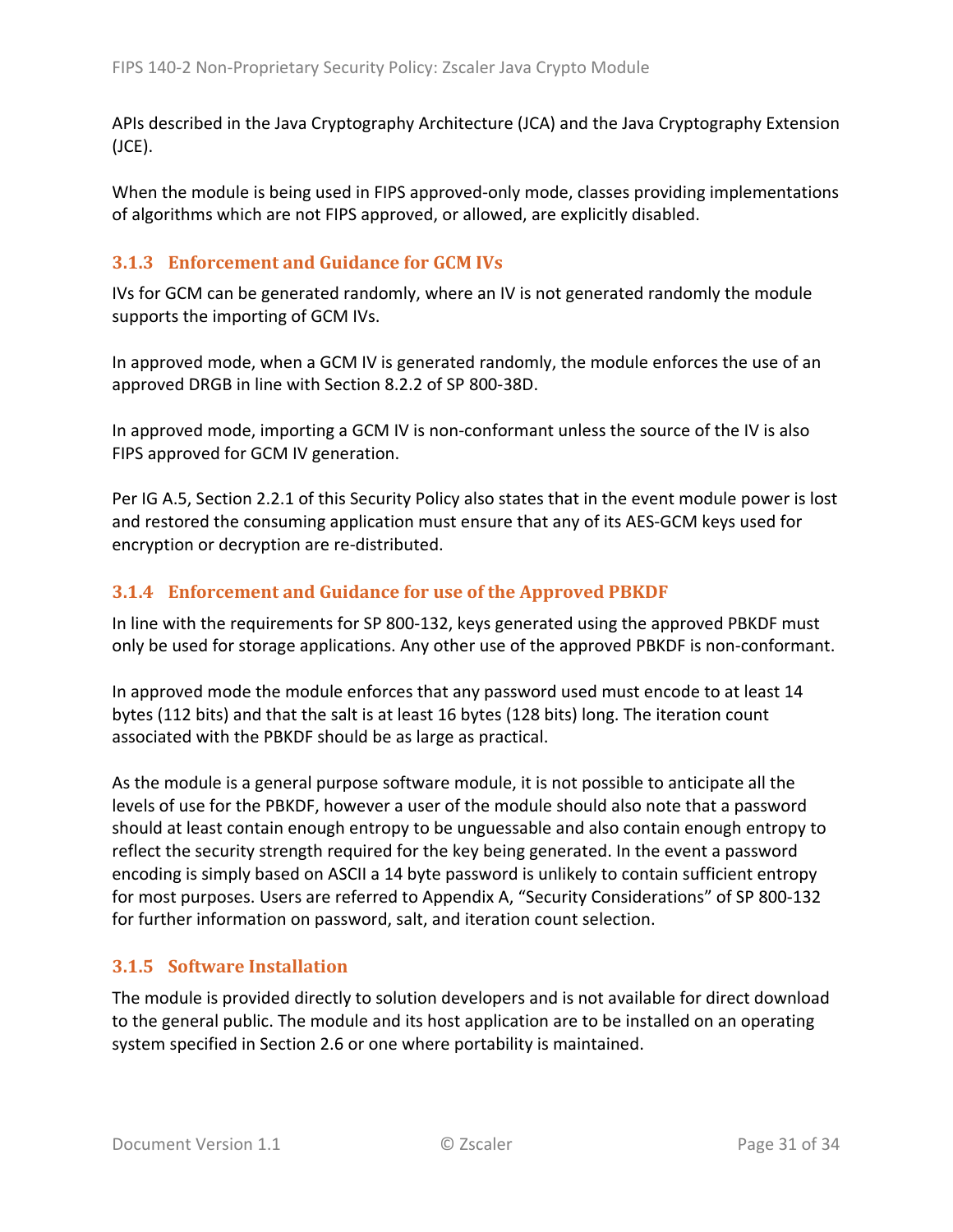# <span id="page-31-0"></span>**4 References and Acronyms**

## <span id="page-31-1"></span>**4.1 References**

| <b>Abbreviation</b> | <b>Full Specification Name</b>                                                                                                           |
|---------------------|------------------------------------------------------------------------------------------------------------------------------------------|
| <b>ANSI X9.31</b>   | X9.31-1998, Digital Signatures using Reversible Public Key Cryptography for<br>the Financial Services Industry (rDSA), September 9, 1998 |
| FIPS 140-2          | Security Requirements for Cryptographic modules, May 25, 2001                                                                            |
| FIPS 180-4          | Secure Hash Standard (SHS)                                                                                                               |
| FIPS 186-3          | Digital Signature Standard (DSS)                                                                                                         |
| FIPS 186-4          | Digital Signature Standard (DSS)                                                                                                         |
| <b>FIPS 197</b>     | <b>Advanced Encryption Standard</b>                                                                                                      |
| <b>FIPS 198-1</b>   | The Keyed-Hash Message Authentication Code (HMAC)                                                                                        |
| <b>FIPS 202</b>     | SHA-3 Standard: Permutation-Based Hash and Extendable-Output<br><b>Functions</b>                                                         |
| IG                  | Implementation Guidance for FIPS PUB 140-2 and the Cryptographic<br><b>Module Validation Program</b>                                     |
| <b>PKCS#1 v2.1</b>  | RSA Cryptography Standard                                                                                                                |
| PKCS#5              | Password-Based Cryptography Standard                                                                                                     |
| <b>PKCS#12</b>      | Personal Information Exchange Syntax Standard                                                                                            |
| SP 800-20           | Modes of Operation Validation System for Triple Data Encryption<br>Algorithm (TMOVS)                                                     |
| SP 800-38A          | Recommendation for Block Cipher Modes of Operation: Three Variants of<br><b>Ciphertext Stealing for CBC Mode</b>                         |
| SP 800-38B          | Recommendation for Block Cipher Modes of Operation: The CMAC Mode<br>for Authentication                                                  |
| SP 800-38C          | Recommendation for Block Cipher Modes of Operation: The CCM Mode for<br>Authentication and Confidentiality                               |
| SP 800-38D          | Recommendation for Block Cipher Modes of Operation: Galois/Counter<br>Mode (GCM) and GMAC                                                |
| SP 800-38F          | Recommendation for Block Cipher Modes of Operation: Methods for Key<br>Wrapping                                                          |
| SP 800-56A          | Recommendation for Pair-Wise Key Establishment Schemes Using Discrete<br>Logarithm Cryptography                                          |
| SP 800-56B          | Recommendation for Pair-Wise Key Establishment Schemes Using Integer<br><b>Factorization Cryptography</b>                                |
| SP 800-56C          | Recommendation for Key Derivation through Extraction-then- Expansion                                                                     |
| SP 800-67           | Recommendation for the Triple Data Encryption Algorithm (TDEA) Block<br>Cipher                                                           |
| SP 800-89           | Recommendation for Obtaining Assurances for Digital Signature<br><b>Applications</b>                                                     |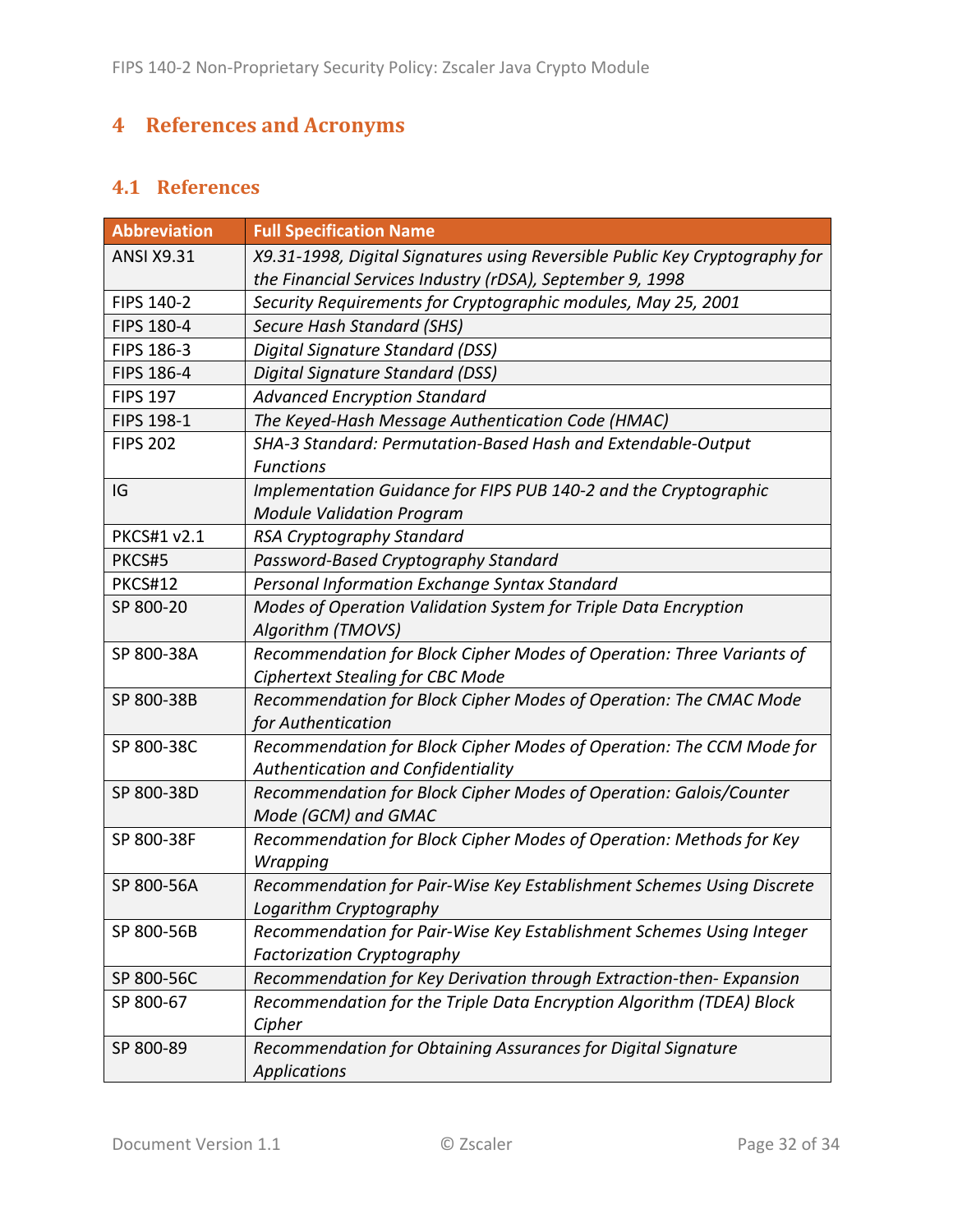| SP 800-90A         | Recommendation for Random Number Generation Using Deterministic           |
|--------------------|---------------------------------------------------------------------------|
|                    | <b>Random Bit Generators</b>                                              |
| SP 800-108         | Recommendation for Key Derivation Using Pseudorandom Functions            |
| SP 800-132         | Recommendation for Password-Based Key Derivation                          |
| SP 800-135         | Recommendation for Existing Application-Specific Key Derivation Functions |
| 美しんしょ イモー・ハンチ・ショット |                                                                           |

<span id="page-32-0"></span>**Table 15 – References**

### **4.2 Acronyms**

The following table defines acronyms found in this document:

| <b>Acronym</b>  | <b>Term</b>                                    |
|-----------------|------------------------------------------------|
| <b>AES</b>      | <b>Advanced Encryption Standard</b>            |
| API             | <b>Application Programming Interface</b>       |
| CBC             | <b>Cipher-Block Chaining</b>                   |
| <b>CCM</b>      | <b>Counter with CBC-MAC</b>                    |
| <b>CDH</b>      | <b>Computational Diffie-Hellman</b>            |
| <b>CFB</b>      | Cipher Feedback Mode                           |
| <b>CMAC</b>     | Cipher-based Message Authentication Code       |
| <b>CMVP</b>     | Cryptographic Module Validation Program        |
| CO              | Crypto Officer                                 |
| <b>CPU</b>      | <b>Central Processing Unit</b>                 |
| CS              | <b>Ciphertext Stealing</b>                     |
| <b>CSP</b>      | <b>Critical Security Parameter</b>             |
| <b>CTR</b>      | Counter-mode                                   |
| <b>CVL</b>      | <b>Component Validation List</b>               |
| <b>DES</b>      | Data Encryption Standard                       |
| DH              | Diffie-Hellman                                 |
| <b>DRAM</b>     | <b>Dynamic Random Access Memory</b>            |
| <b>DRBG</b>     | Deterministic Random Bit Generator             |
| <b>DSA</b>      | Digital Signature Algorithm                    |
| <b>DSTU4145</b> | Ukrainian DSTU-4145-2002 Elliptic Curve Scheme |
| EC              | <b>Elliptic Curve</b>                          |
| <b>ECB</b>      | <b>Electronic Code Book</b>                    |
| ECC             | <b>Elliptic Curve Cryptography</b>             |
| <b>ECDSA</b>    | Elliptic Curve Digital Signature Algorithm     |
| <b>EMC</b>      | <b>Electromagnetic Compatibility</b>           |
| <b>EMI</b>      | Electromagnetic Interference                   |
| <b>FCC</b>      | <b>Federal Communications Commission</b>       |
| <b>FIPS</b>     | <b>Federal Information Processing Standard</b> |
| <b>GCM</b>      | Galois/Counter Mode                            |
| <b>GMAC</b>     | <b>Galois Message Authentication Code</b>      |